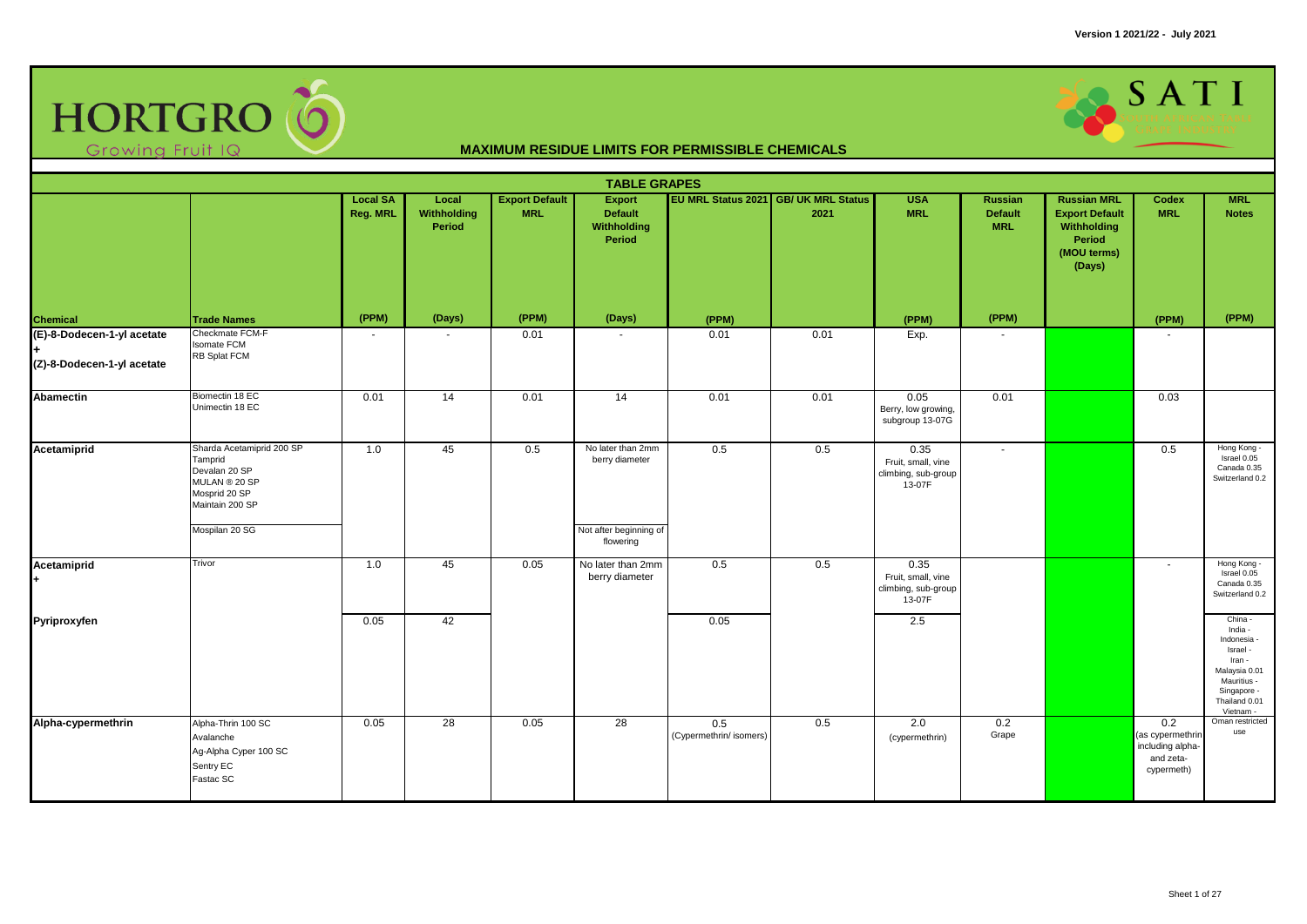

|                                   |                                                                                                                                                                  |                             |                                |                                     | <b>TABLE GRAPES</b>                                      |                                         |                                              |                                                            |                                         |                                                                                               |                     |                                                                                                                                                    |
|-----------------------------------|------------------------------------------------------------------------------------------------------------------------------------------------------------------|-----------------------------|--------------------------------|-------------------------------------|----------------------------------------------------------|-----------------------------------------|----------------------------------------------|------------------------------------------------------------|-----------------------------------------|-----------------------------------------------------------------------------------------------|---------------------|----------------------------------------------------------------------------------------------------------------------------------------------------|
|                                   |                                                                                                                                                                  | <b>Local SA</b><br>Reg. MRL | Local<br>Withholding<br>Period | <b>Export Default</b><br><b>MRL</b> | <b>Export</b><br>Default<br><b>Withholding</b><br>Period |                                         | EU MRL Status 2021 GB/ UK MRL Status<br>2021 | <b>USA</b><br><b>MRL</b>                                   | Russian<br><b>Default</b><br><b>MRL</b> | <b>Russian MRL</b><br><b>Export Default</b><br>Withholding<br>Period<br>(MOU terms)<br>(Days) | Codex<br><b>MRL</b> | <b>MRL</b><br><b>Notes</b>                                                                                                                         |
| <b>Chemical</b>                   | <b>Trade Names</b>                                                                                                                                               | (PPM)                       | (Days)                         | (PPM)                               | (Days)                                                   | (PPM)                                   |                                              | (PPM)                                                      | (PPM)                                   |                                                                                               | (PPM)               | (PPM)                                                                                                                                              |
| Ametoctradin                      | Orvego <sup>®</sup>                                                                                                                                              | 5.0                         | 21                             | 5.0                                 | 21                                                       | 6.0                                     | 6.0                                          | 4.0                                                        | $\overline{\phantom{a}}$                |                                                                                               | 6.0                 | China 2.0<br>Hong Kong -<br>Canada 4.0<br>Switzerland -                                                                                            |
| Dimethomorph                      |                                                                                                                                                                  |                             |                                | 3.0                                 |                                                          | 3.0                                     | 3.0                                          | 3.0                                                        | 3.0                                     |                                                                                               | 3.0                 | Hong Kong 2.0<br>India 0.05<br>Indonesia 2.0<br>Israel 0.1<br>Saudi Arabia 2.0<br>Taiwan 1.0<br>Vietnam 2.0                                        |
| <b>Amisulbrom</b>                 | Leimay 200SC                                                                                                                                                     | 0.05                        | $\overline{28}$                | 0.05                                | 28                                                       | 0.5                                     | 0.5                                          | 0.4                                                        | $\sim$                                  |                                                                                               | $\sim$              | China -<br>Hong Kong -<br>India -<br>Iran -<br>Indonesia -<br>Malaysia (0.01)<br>Mauritius -<br>Singapore -<br>Taiwan -<br>Thailand -<br>Vietnam - |
| <b>Ascorbic Acid</b>              | Bestcure                                                                                                                                                         | $\sim$                      | $\sim$                         | $\omega$                            | $\mathbf{u}$                                             | No MRL required<br>(as L-Ascorbic acid) | No MRL required<br>(as L-Ascorbic acid)      | Exp.                                                       | $\sim$                                  |                                                                                               | $\sim$              |                                                                                                                                                    |
| <b>Bioflavonoids</b>              |                                                                                                                                                                  |                             |                                |                                     |                                                          | 0.01                                    | $\sim$                                       |                                                            |                                         |                                                                                               |                     |                                                                                                                                                    |
| Azoxystrobin                      | Quadris 50 WG<br>Mirador 250 SC<br>Essence 500 WDG<br>Monarch 500 WDG<br>Obstructo 250 SC<br>Nanok<br>Aztrix 250 SC<br>Aroxy 250SC<br>Farmag Azoxystrobin 250 SC | 1.0                         | $\overline{14}$                | 1.0                                 | 14                                                       | 3.0                                     | 3.0                                          | 2.0<br>Fruit, small, vine<br>climbing, sub-group<br>13-07F | 2.0<br>Grape                            |                                                                                               | 2.0                 | Israel 0.6                                                                                                                                         |
| <b>Bacillus amyloliquefaciens</b> | Amylo-X<br>DoubleNickel55                                                                                                                                        | $\sim$                      | $\blacksquare$                 | $\blacksquare$                      | ÷,                                                       | No MRL required                         | No MRL required                              | $\mathbf{r}$                                               | RNR (Exp.)                              |                                                                                               | $\sim$              |                                                                                                                                                    |
| <b>Bacillus subtilis</b>          | SERENADE® ASO                                                                                                                                                    | $\sim$                      | $\sim$                         | $\mathcal{L}_{\mathcal{A}}$         | $\mathbf{r}$                                             | 0.01                                    | No MRL required                              | Exp.                                                       | RNR (Exp.)                              |                                                                                               | $\mathbf{u}$        |                                                                                                                                                    |
| <b>Bacillus Thuringiensis</b>     | DiPel DF                                                                                                                                                         | $\overline{\phantom{a}}$    |                                | $\blacksquare$                      | $\sim$                                                   | 0.01                                    |                                              | $\sim$                                                     | RNR (Exp.)                              |                                                                                               | $\sim$              |                                                                                                                                                    |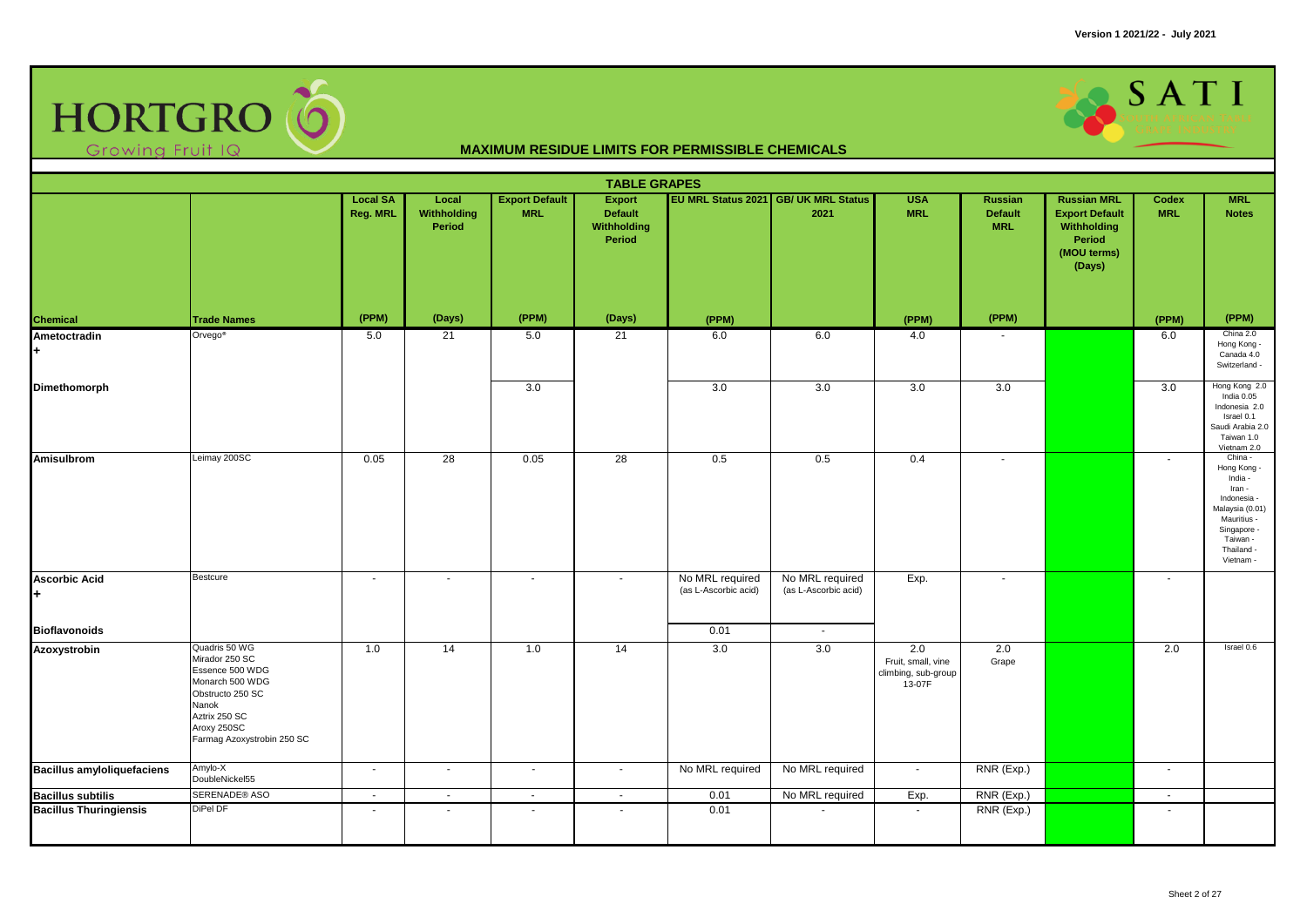

|                                                                                                          | <b>TABLE GRAPES</b><br>EU MRL Status 2021 GB/ UK MRL Status<br><b>MRL</b><br><b>Local SA</b><br>Local<br><b>Export Default</b><br><b>USA</b><br><b>Russian MRL</b><br>Export<br><b>Russian</b><br><b>Codex</b> |          |                                                           |            |                                                           |                              |                 |                                                          |                              |                                                                                |                                                                        |                                                                                                                                      |  |  |
|----------------------------------------------------------------------------------------------------------|----------------------------------------------------------------------------------------------------------------------------------------------------------------------------------------------------------------|----------|-----------------------------------------------------------|------------|-----------------------------------------------------------|------------------------------|-----------------|----------------------------------------------------------|------------------------------|--------------------------------------------------------------------------------|------------------------------------------------------------------------|--------------------------------------------------------------------------------------------------------------------------------------|--|--|
|                                                                                                          |                                                                                                                                                                                                                | Reg. MRL | Withholding<br>Period                                     | <b>MRL</b> | <b>Default</b><br>Withholding<br>Period                   |                              | 2021            | <b>MRL</b>                                               | <b>Default</b><br><b>MRL</b> | <b>Export Default</b><br>Withholding<br><b>Period</b><br>(MOU terms)<br>(Days) | <b>MRL</b>                                                             | <b>Notes</b>                                                                                                                         |  |  |
| Chemical                                                                                                 | <b>Trade Names</b>                                                                                                                                                                                             | (PPM)    | (Days)                                                    | (PPM)      | (Days)                                                    | (PPM)                        |                 | (PPM)                                                    | (PPM)                        |                                                                                | (PPM)                                                                  | (PPM)                                                                                                                                |  |  |
| Beauveria bassiana                                                                                       | Eco-Bb                                                                                                                                                                                                         | $\sim$   | $\sim$                                                    | $\sim$     | $\sim$                                                    | $\sim$                       | No MRL required | Exp.                                                     | $\sim$                       |                                                                                | $\sim$                                                                 |                                                                                                                                      |  |  |
| <b>Benomyl</b>                                                                                           | Benomyl 500 WP<br>Benomyl<br>Farmag Benomyl 500 WP                                                                                                                                                             | 1.0      | Not after small pea<br>berry size<br>4-6 weeks            | 0.3        | Do not use after<br>flowering                             | 0.3                          | 0.3             | $\sim$                                                   | 0.015<br>Grapes              | Do not use after<br>flowering                                                  | 3.0<br>(as<br>carbendazim)                                             | Oman prohibited<br>use                                                                                                               |  |  |
| <b>Benthiavalicarb</b><br>*also refer to Mancozeb                                                        | Valbon WG*                                                                                                                                                                                                     | 0.2      | 28<br>(Table grapes: not<br>later than 5mm berry<br>size) | 0.2        | 28<br>(Table grapes: not<br>later than 5mm berry<br>size) | 0.3                          | 0.3             | 0.25<br>(grape import)                                   | $\overline{\phantom{a}}$     |                                                                                | $\sim$                                                                 | China -<br>Hong Kong -<br>India -<br>Iran -<br>Indonesia -<br>Malaysia (0.01)<br>Mauritius -<br>Singapore -<br>Taiwan -<br>Vietnam - |  |  |
| Beta-cyfluthrin<br>Note:<br>EU authorisation amendment/<br>possible related MRL<br>implications pending. | Bulldock 050 EC                                                                                                                                                                                                | 0.1      | 35                                                        | 0.1        | 35                                                        | 0.3<br>(Cyfluthrin/ isomers) | 0.3             | 1.0                                                      | $\sim$                       |                                                                                | $\sim$                                                                 | China -<br>India -<br>Indonesia -<br>Iran -<br>Israel -<br>Malaysia (0.01)<br>Mauritius -<br>Singapore -<br>Taiwan 0.01<br>Vietnam - |  |  |
| Beta-cypermethrin                                                                                        | Akito                                                                                                                                                                                                          | 0.05     | 28                                                        | 0.05       | 28                                                        | 0.5                          | 0.5             | 2.0<br>(as cypermethrin)                                 | 0.2<br>Grapes                |                                                                                | 0.2<br>(as cypermethrin<br>including alpha-<br>and zeta-<br>cypermeth) | Oman restricted<br>use                                                                                                               |  |  |
| <b>Bollworm</b><br>Nucleopolyhedrovirus                                                                  | Bolldex<br>Graboll<br>Helicovir                                                                                                                                                                                | ۰        | $\mathbf 0$                                               | ۰          | $\mathbf 0$                                               | No MRL required              | No MRL required | Exp.                                                     | $\overline{\phantom{a}}$     |                                                                                | $\overline{\phantom{a}}$                                               |                                                                                                                                      |  |  |
| <b>Boscalid</b>                                                                                          | Cantus<br>Collis (+ Kresoxim-methyl)<br>Revolver 500 WG                                                                                                                                                        | 5.0      | 28                                                        | 5.0        | 28                                                        | 5.0                          | 5.0             | 5.0<br>Fruit, small, vine<br>climbing subgroup<br>13-07F | 5.0<br>Grapes                |                                                                                | 5.0                                                                    | Canada 3.5<br>Taiwan 1.0                                                                                                             |  |  |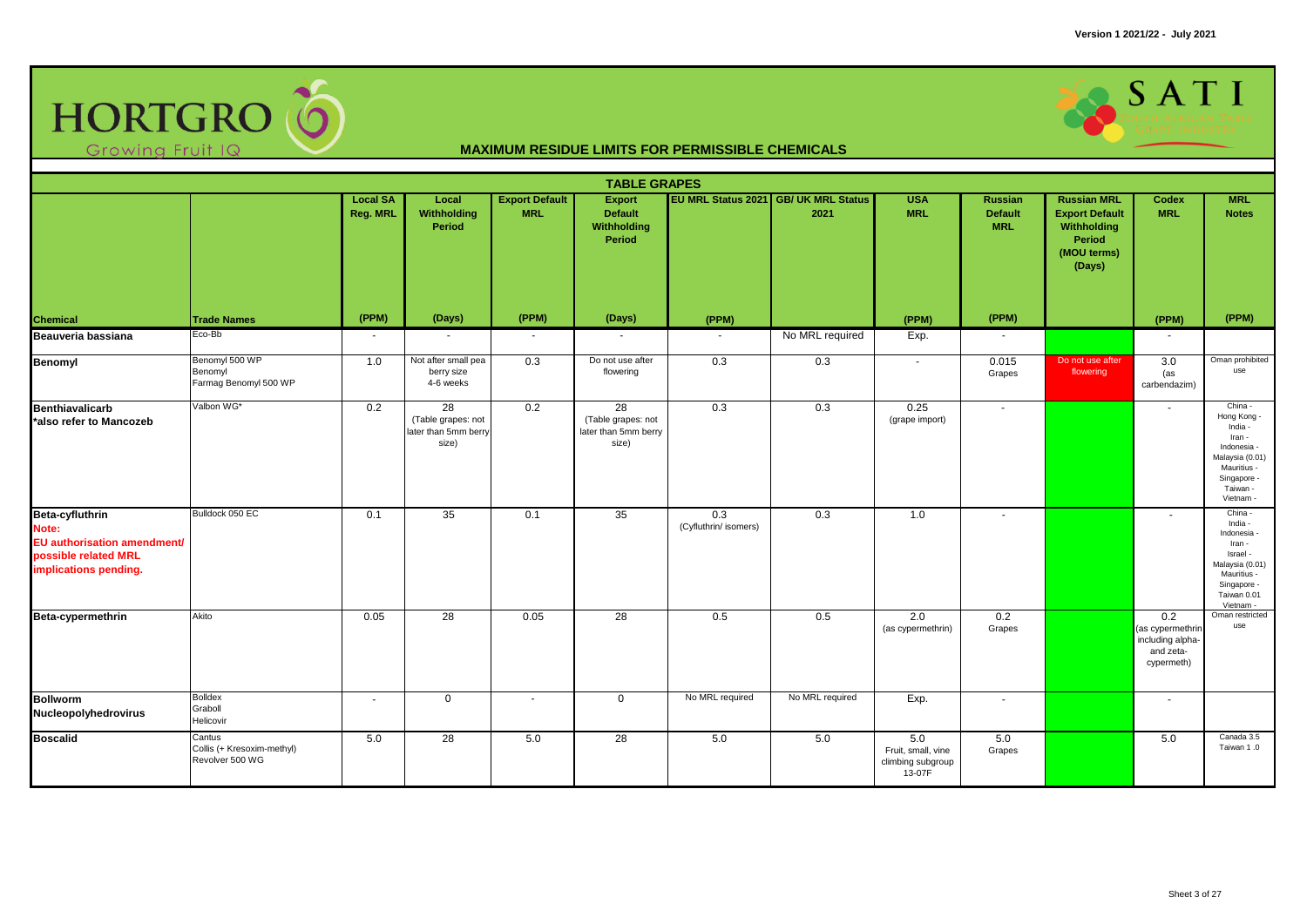

|                                                                                   |                                                                                     |                             |                                                           |                                     | <b>TABLE GRAPES</b>                                      |                           |                                         |                                                          |                                                |                                                                                               |                            |                                                                                                                                                       |
|-----------------------------------------------------------------------------------|-------------------------------------------------------------------------------------|-----------------------------|-----------------------------------------------------------|-------------------------------------|----------------------------------------------------------|---------------------------|-----------------------------------------|----------------------------------------------------------|------------------------------------------------|-----------------------------------------------------------------------------------------------|----------------------------|-------------------------------------------------------------------------------------------------------------------------------------------------------|
|                                                                                   |                                                                                     | <b>Local SA</b><br>Reg. MRL | Local<br>Withholding<br><b>Period</b>                     | <b>Export Default</b><br><b>MRL</b> | <b>Export</b><br><b>Default</b><br>Withholding<br>Period | <b>EU MRL Status 2021</b> | <b>GB/ UK MRL Status</b><br>2021        | <b>USA</b><br><b>MRL</b>                                 | <b>Russian</b><br><b>Default</b><br><b>MRL</b> | <b>Russian MRL</b><br><b>Export Default</b><br>Withholding<br>Period<br>(MOU terms)<br>(Days) | <b>Codex</b><br><b>MRL</b> | <b>MRL</b><br><b>Notes</b>                                                                                                                            |
| <b>Chemical</b>                                                                   | <b>Trade Names</b>                                                                  | (PPM)                       | (Days)                                                    | (PPM)                               | (Days)                                                   | (PPM)                     |                                         | (PPM)                                                    | (PPM)                                          |                                                                                               | (PPM)                      | (PPM)                                                                                                                                                 |
| <b>Boscalid</b><br>٠                                                              | Collis                                                                              | 5.0                         | $\overline{28}$                                           | 5.0                                 | 28                                                       | 5.0                       | 5.0                                     | 5.0<br>Fruit, small, vine<br>climbing subgroup<br>13-07F | 5.0<br>Grapes                                  |                                                                                               | 5.0                        | Canada 3.5<br>Taiwan 1.0                                                                                                                              |
| Kresoxim-methyl                                                                   |                                                                                     | 0.5                         | $\overline{28}$                                           | 0.5                                 | 28                                                       | 1.5                       | 1.5                                     | 1.0                                                      | 1.0<br>Grape                                   |                                                                                               | 1.5                        |                                                                                                                                                       |
| <b>Botanical Extract/</b><br><b>Plant Acid</b><br>(Ascorbic acid; Citrus extract) | Bestcure                                                                            | 0.01                        | $\mathbf 0$                                               | 0.01                                | $\mathbf 0$                                              | 0.01                      | No MRL required<br>(as L-Ascorbic acid) | Exp.                                                     | $\overline{\phantom{a}}$                       |                                                                                               | $\sim$                     |                                                                                                                                                       |
| <b>Botanical extracts</b><br>(Natural pyrethrin)                                  | Xterminator                                                                         | 1.0                         | $\mathbf 0$                                               | 1.0                                 | $\mathbf 0$                                              | 1.0                       | 1.0                                     | Applied to growing<br>crops Exp./<br>Postharvest<br>1.0  | $\blacksquare$                                 |                                                                                               | $\blacksquare$             | China-<br>India -<br>Indonesia -<br>Iran -<br>Israel -<br>Malaysia (0.01)<br>Mauritius -<br>Taiwan 0.3<br>Thailand -<br>Vietnam -                     |
| Bromopropylate                                                                    | Capacity 500 EC<br>Ripple 500 EC<br>Flair                                           | 1.0                         | 21                                                        | 0.01                                | Not later than 80%<br>flowering                          | 0.01                      | 0.01                                    | $\blacksquare$                                           | 2.0<br>Grape                                   |                                                                                               | 2.0                        |                                                                                                                                                       |
| <b>Cadusafos</b>                                                                  | Rugby 10 ME<br>Rugby 10 G<br>Rugby                                                  | $\leq 0.01$                 | $\mathbf 0$                                               | $\leq 0.01$                         | $\mathbf 0$                                              | 0.01                      | 0.01                                    | $\overline{a}$                                           | ٠                                              |                                                                                               | $\sim$                     | Oman restricted<br>use                                                                                                                                |
| Captab/Captan                                                                     | Captab WP<br>Thor 500 WP<br>Sharda Captan 800 WG<br>MERPAN® 80 WDG<br>Captan 800 WG | 15.0                        | DP-14 WP-**<br>6 Weeks, 4-6 mm<br>berry size<br>4-6 weeks | 0.03                                | Not after flowering                                      | 0.03                      | 0.03                                    | 25.0                                                     | 25.0<br>Grapes                                 |                                                                                               | 25.0                       | Oman prohibited<br>use<br>(Banned chemical<br>Vietnam MARD -<br>Circular 3/2016/TT-<br>BNNPTNT)<br>25.0<br>(In accordance<br>with Codex<br>Standards) |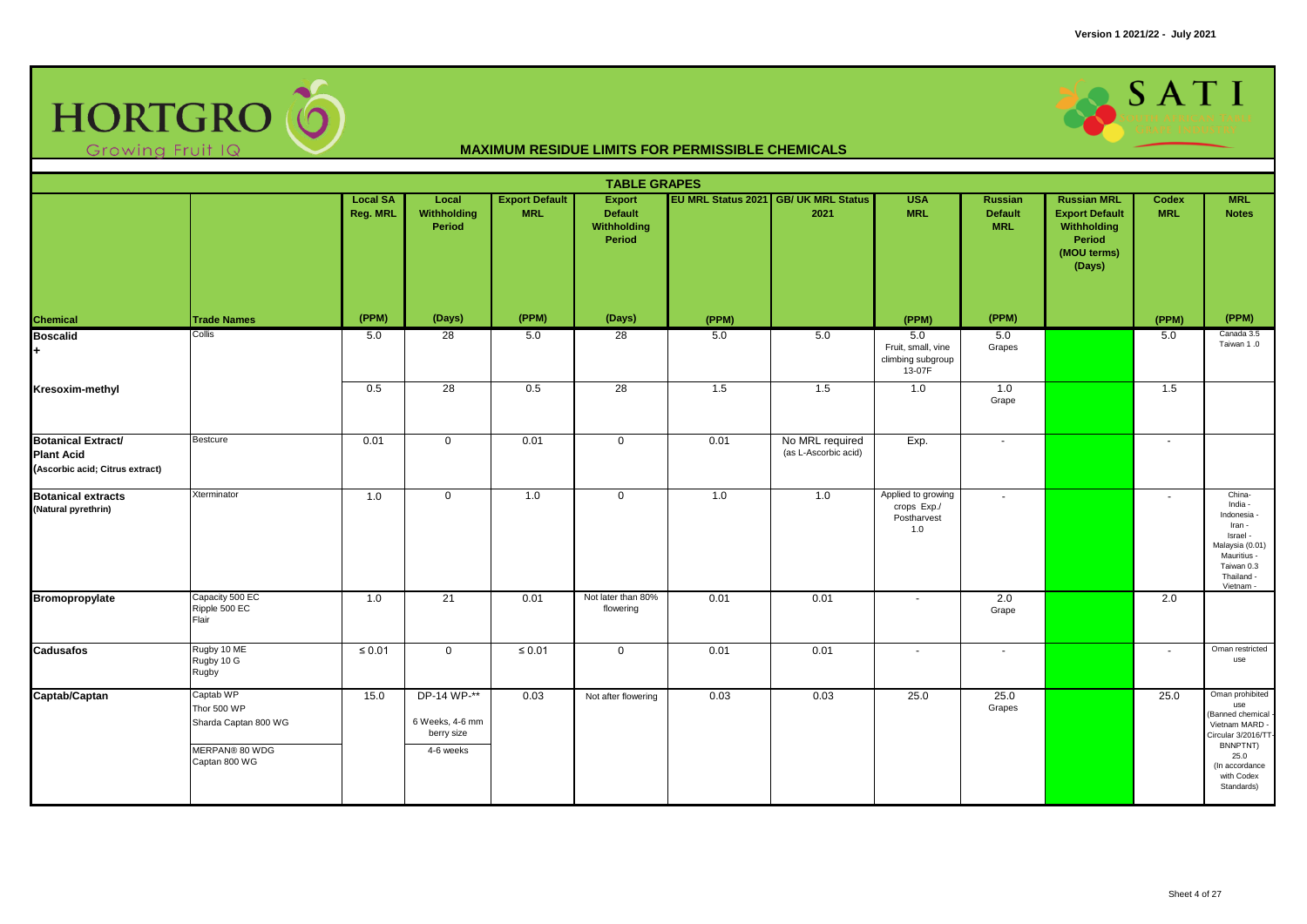

|                      |                                                                                                                                                                                                 |                             |                                                                 |                                     | <b>TABLE GRAPES</b>                                         |                           |                                  |                                                                                      |                                                |                                                                                               |                                          |                            |
|----------------------|-------------------------------------------------------------------------------------------------------------------------------------------------------------------------------------------------|-----------------------------|-----------------------------------------------------------------|-------------------------------------|-------------------------------------------------------------|---------------------------|----------------------------------|--------------------------------------------------------------------------------------|------------------------------------------------|-----------------------------------------------------------------------------------------------|------------------------------------------|----------------------------|
|                      |                                                                                                                                                                                                 | <b>Local SA</b><br>Reg. MRL | Local<br>Withholding<br><b>Period</b>                           | <b>Export Default</b><br><b>MRL</b> | <b>Export</b><br><b>Default</b><br>Withholding<br>Period    | <b>EU MRL Status 2021</b> | <b>GB/ UK MRL Status</b><br>2021 | <b>USA</b><br><b>MRL</b>                                                             | <b>Russian</b><br><b>Default</b><br><b>MRL</b> | <b>Russian MRL</b><br><b>Export Default</b><br>Withholding<br>Period<br>(MOU terms)<br>(Days) | Codex<br><b>MRL</b>                      | <b>MRL</b><br><b>Notes</b> |
| <b>Chemical</b>      | <b>Trade Names</b>                                                                                                                                                                              | (PPM)                       | (Days)                                                          | (PPM)                               | (Days)                                                      | (PPM)                     |                                  | (PPM)                                                                                | (PPM)                                          |                                                                                               | (PPM)                                    | (PPM)                      |
| Carbaryl             | Carbaryl 850 WP<br>Carbadust 50 DP<br>Sevin XLR Plus 480 SC<br>Avi Carbo DP                                                                                                                     | 2.5                         | DP-14 WP-**                                                     | 0.01                                | Do not apply after full<br>bloom                            | 0.01                      | 0.01                             | 10.0                                                                                 |                                                |                                                                                               |                                          | Oman prohibited<br>use     |
| Carbendazim          | Ag-Carbendazim 500 SC<br>Zimbo                                                                                                                                                                  | 1.0                         | 4-6 weeks before<br>harvest and<br>commencement of<br>flowering | 0.3                                 | Do not apply after<br>commencement of<br>flowering          | 0.3                       | 0.3                              | $\sim$                                                                               | 3.0<br>Grape                                   |                                                                                               | $\overline{3.0}$                         | Oman prohibited<br>use     |
| Chlorantraniliprole  | Altacor<br>Coragen                                                                                                                                                                              | 1.0                         | 3                                                               | 1.0                                 | 3                                                           | 1.0                       | 1.0                              | 2.5<br>Fruit, small, vine<br>climbing, except<br>fuzzy kiwifruit,<br>subgroup 13-07F | 1.0<br>Grapes                                  |                                                                                               | 1.0<br>Berries and<br>other small fruits | Israel 0.4                 |
| Chlorfenapyr         | Saber 360 SC<br>Savage 360 SC<br>Sergeant<br>Hunter 24 SC<br>Plumett                                                                                                                            | 0.5                         | 80                                                              | 0.01                                | 96<br>Before flowering<br>Before beginning of               | 0.01                      | 0.01                             | 0.01                                                                                 | $\mathbf{r}$                                   |                                                                                               | $\sim$                                   |                            |
| <b>Chlorpyrifos</b>  | Lirifos 480 EC                                                                                                                                                                                  | $\sim$                      | Dormant                                                         | $\leq 0.01$                         | flowering<br>Dormant                                        | 0.01                      | 0.01                             |                                                                                      | 0.5                                            |                                                                                               | 0.5                                      | Oman restricted            |
| *dormant application | Chlorban EC<br>Agropyrifos 480 EC<br>Pyrinex 480 EC<br>Klub M5 Chlorpyrifos<br>Pyrinex 250 CS<br>Chlorifos<br>Chlorpyrifos 480 EC<br>Chlorpyrifos 480 EC (L6272)<br>Chlorpyrifos 480 EC (L4888) |                             | application and also<br>stem treatment for<br>WG formulation    |                                     | application and stem<br>treatment for Dursban<br>75 WG only |                           |                                  | (US FR indicates<br>regional registration<br>at 0.01)                                | Grapes                                         |                                                                                               |                                          | use                        |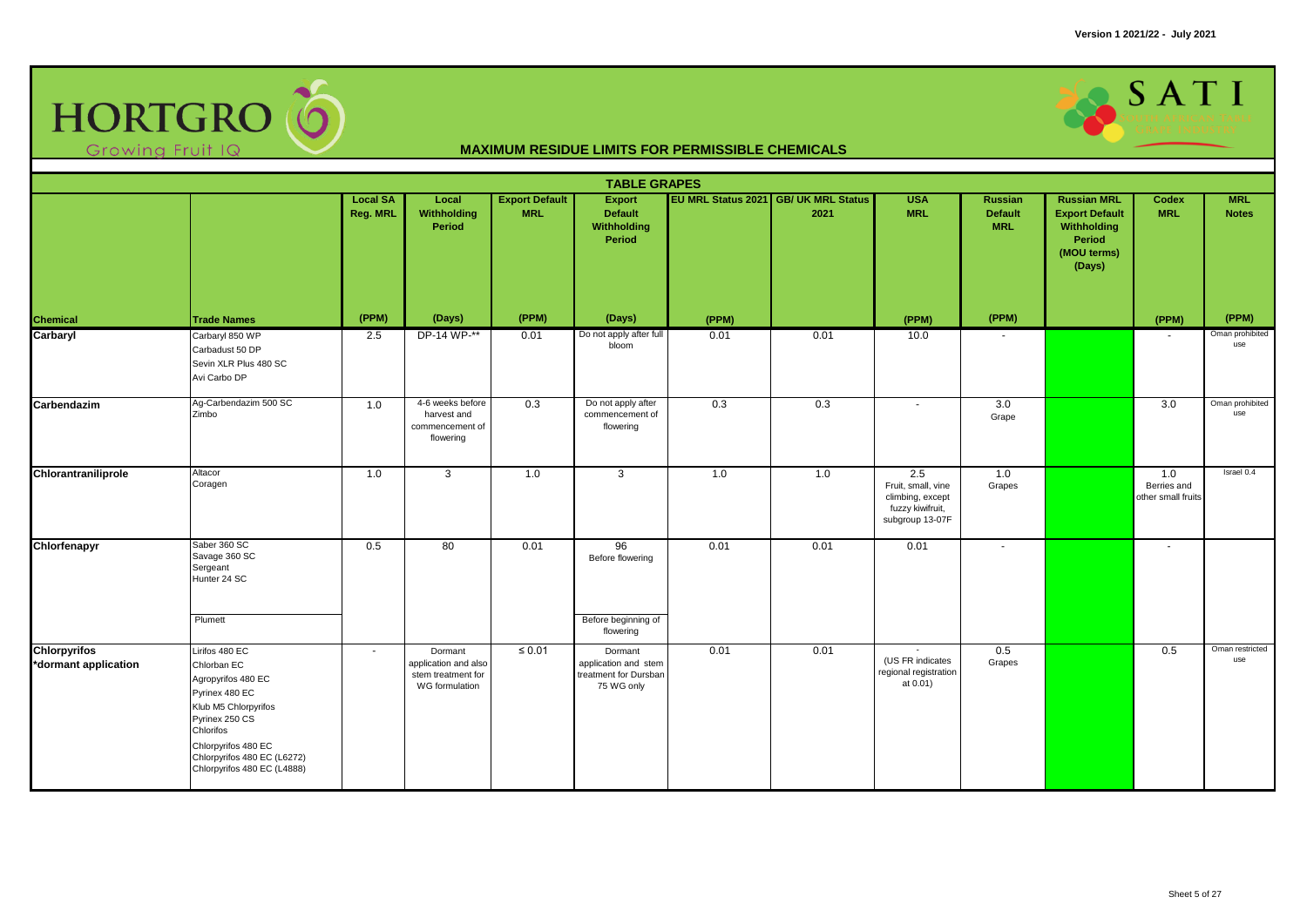

|                                                                                                       |                                                                                                                                                                                                                                                                                                                                                                                                                                                                                                                      |                             |                                             |                                     | <b>TABLE GRAPES</b>                                      |       |                                              |                          |                                           |                                                                                               |                     |                                                                                                                   |
|-------------------------------------------------------------------------------------------------------|----------------------------------------------------------------------------------------------------------------------------------------------------------------------------------------------------------------------------------------------------------------------------------------------------------------------------------------------------------------------------------------------------------------------------------------------------------------------------------------------------------------------|-----------------------------|---------------------------------------------|-------------------------------------|----------------------------------------------------------|-------|----------------------------------------------|--------------------------|-------------------------------------------|-----------------------------------------------------------------------------------------------|---------------------|-------------------------------------------------------------------------------------------------------------------|
|                                                                                                       |                                                                                                                                                                                                                                                                                                                                                                                                                                                                                                                      | <b>Local SA</b><br>Reg. MRL | Local<br>Withholding<br>Period              | <b>Export Default</b><br><b>MRL</b> | Export<br><b>Default</b><br>Withholding<br><b>Period</b> |       | EU MRL Status 2021 GB/ UK MRL Status<br>2021 | <b>USA</b><br><b>MRL</b> | Russian<br><b>Default</b><br><b>MRL</b>   | <b>Russian MRL</b><br><b>Export Default</b><br>Withholding<br>Period<br>(MOU terms)<br>(Days) | Codex<br><b>MRL</b> | <b>MRL</b><br><b>Notes</b>                                                                                        |
| <b>Chemical</b>                                                                                       | <b>Trade Names</b>                                                                                                                                                                                                                                                                                                                                                                                                                                                                                                   | (PPM)                       | (Days)                                      | (PPM)                               | (Days)                                                   | (PPM) |                                              | (PPM)                    | (PPM)                                     |                                                                                               | (PPM)               | (PPM)                                                                                                             |
| Clothianidin<br>Note:<br>EU authorisation amendment/<br>possible related MRL<br>implications pending. | Samurai 20SC                                                                                                                                                                                                                                                                                                                                                                                                                                                                                                         | 0.01                        | 90<br>Apply not later than<br>80% bud burst | 0.01                                | 90<br>Apply not later than<br>80% bud burst              | 0.7   | 0.7                                          | 0.6                      | 0.07<br>Berries and other<br>small fruits |                                                                                               | 0.7                 |                                                                                                                   |
| Copper (Cu) Oxychloride and<br>other Cu salts including<br><b>Cupric hydroxide</b>                    | CungFu<br>Fungi Flow<br>Copper Oxychloride WP<br>Nordox 86% WG<br><b>Cuprofix Disperss</b><br>Demildex<br>Cuprofix 30 Disperss<br>Cuprofix Ultra<br>Liquicop<br>Kocide 2000<br><b>Copsul Dust</b><br>Copper Count-N<br>Coppasulfa<br>Coprox WP<br>Coprox Super<br>Nanogreen SC<br>Copper-Flow-Plus<br>Farmag Cu Super<br>Farmag Copper Oxychloride<br>Copro Flow S<br>Copflo Super<br>Copstar 120 SC<br>Copper Clear<br>Farmag Hydroxy<br>Copmaxx<br>Copper Oxychloride Super<br>Royal Blue<br>Tozeb Flo<br>Tozeb WP | 20.0                        | DP-3 WP**<br>28-42 days<br>4-6 weeks        | 20.0                                | $DP-3$<br>WP-Not after pea<br>berry size                 | 50.0  | 50.0                                         | Exp.                     | 5.0<br>Grapes                             | $DP - 14$<br>WP - 5mm berry<br>diameter                                                       | $\sim$              | China -<br>Hong Kong -<br>Indonesia -<br>Israel -<br>Malaysia Exp<br>Switzerland 15.0<br>Taiwan Exp.<br>Vietnam - |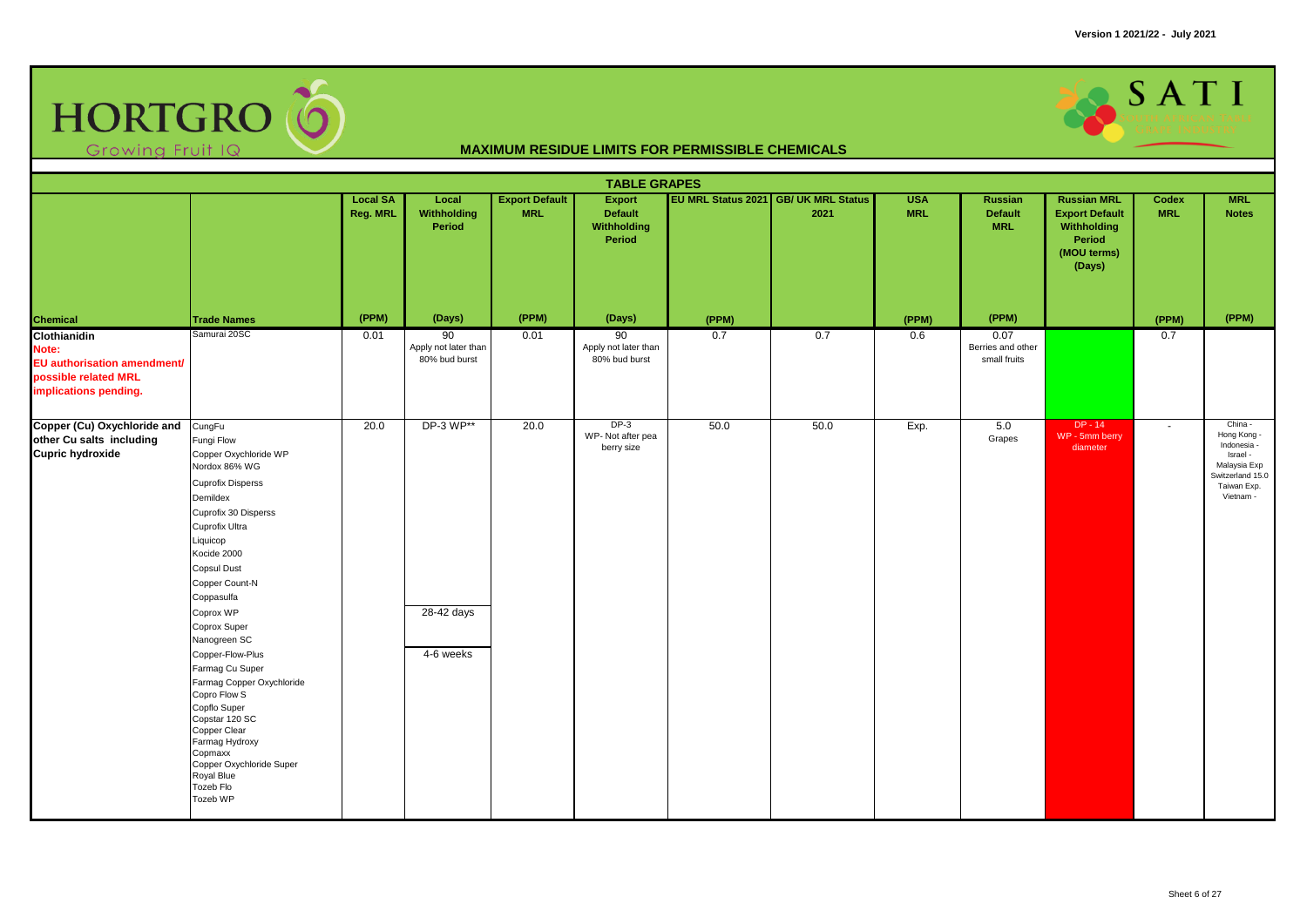

|                  |                                                                                               |                             |                                                                                                            |                                     | <b>TABLE GRAPES</b>                                                                                        |                                                                                |                                              |                          |                                                |                                                                                                      |                      |                                                                                                                                                                                                   |
|------------------|-----------------------------------------------------------------------------------------------|-----------------------------|------------------------------------------------------------------------------------------------------------|-------------------------------------|------------------------------------------------------------------------------------------------------------|--------------------------------------------------------------------------------|----------------------------------------------|--------------------------|------------------------------------------------|------------------------------------------------------------------------------------------------------|----------------------|---------------------------------------------------------------------------------------------------------------------------------------------------------------------------------------------------|
|                  |                                                                                               | <b>Local SA</b><br>Reg. MRL | Local<br>Withholding<br>Period                                                                             | <b>Export Default</b><br><b>MRL</b> | <b>Export</b><br><b>Default</b><br>Withholding<br>Period                                                   |                                                                                | EU MRL Status 2021 GB/ UK MRL Status<br>2021 | <b>USA</b><br><b>MRL</b> | <b>Russian</b><br><b>Default</b><br><b>MRL</b> | <b>Russian MRL</b><br><b>Export Default</b><br>Withholding<br><b>Period</b><br>(MOU terms)<br>(Days) | Codex<br><b>MRL</b>  | <b>MRL</b><br><b>Notes</b>                                                                                                                                                                        |
| Chemical         | <b>Trade Names</b>                                                                            | (PPM)                       | (Days)                                                                                                     | (PPM)                               | (Days)                                                                                                     | (PPM)                                                                          |                                              | (PPM)                    | (PPM)                                          |                                                                                                      | (PPM)                | (PPM)                                                                                                                                                                                             |
| Cyanamide        | Dormex<br>Deurbraak<br>Bloomer<br>Dorcy<br>Cymex<br>Cyan<br>ALERT 520 SC<br>Cymet<br>Liberate | 0.05                        | Dormant application<br>only                                                                                | 0.01                                | Dormant<br>application only                                                                                | 0.01                                                                           | 0.01                                         |                          |                                                |                                                                                                      |                      | Oman prohibited<br>use                                                                                                                                                                            |
| Cyantraniliprole | Exirel 100 SE                                                                                 | 1.0                         | 10<br>Fruit fly bait<br>application only                                                                   | 1.0                                 | 10<br>Fruit fly bait<br>application only                                                                   | 1.5                                                                            | 1.5                                          | $\sim$                   |                                                |                                                                                                      |                      | Hong Kong<br>India 0.01<br>Indonesia -<br>Israel -<br>Iran -<br>Malaysia 0.01<br>Mauritius -<br>Oman 0.01<br>Saudi Arabia<br>Singapore -<br>Switzerland 0.01<br>Taiwan -<br>Thailand -<br>Vietnam |
| Cymoxanil        | Curzate 600 WG<br>Cymox<br>Vidac Flo                                                          | 0.1                         | $\overline{28}$<br>Do not apply<br>after pea size<br>$4-6$ weeks<br>(Do not apply after<br>pea size)<br>21 | 0.1                                 | $\overline{28}$<br>Do not apply after<br>pea size<br>$4-6$ weeks<br>(Do not apply after<br>pea size)<br>21 | $\overline{0.3}$<br>(Unpublished Sante<br>12078/2020 proposed<br>new MRL 0.05) | 0.3                                          | 0.1                      | 0.1                                            |                                                                                                      | $\sim$               | Indonesian -<br>Israel -<br>Iran -<br>Malaysia (0.01)<br>Mauritius -<br>Singapore -<br>Thailand -<br>Vietnam -                                                                                    |
| Cymoxanil<br>+   | Controller<br>Cymax M WP<br>Cymoxazeb WP<br>Fungarrest<br>Micexanil<br>Zetanil M              | 0.1                         | $4 - 6$ weeks<br>(Do not apply after<br>pea size)                                                          | 0.1                                 | $4 - 6$ weeks<br>(Do not apply after<br>pea size)                                                          | 0.3<br>(Unpublished Sante<br>12078/2020 proposed<br>new MRL 0.05)              | 0.3                                          | 0.1                      | 0.1                                            |                                                                                                      | $\sim$               | Indonesia -<br>Israel -<br>Iran -<br>Malaysia (0.01)<br>Mauritius -<br>Singapore -<br>Thailand -<br>Vietnam -                                                                                     |
| Mancozeb         |                                                                                               | 3.0                         |                                                                                                            |                                     |                                                                                                            | 5.0<br>(as CS2)                                                                | 5.0                                          | 1.5                      |                                                |                                                                                                      | 5.0<br>(Dithiocarb.) | Oman prohibited<br>use                                                                                                                                                                            |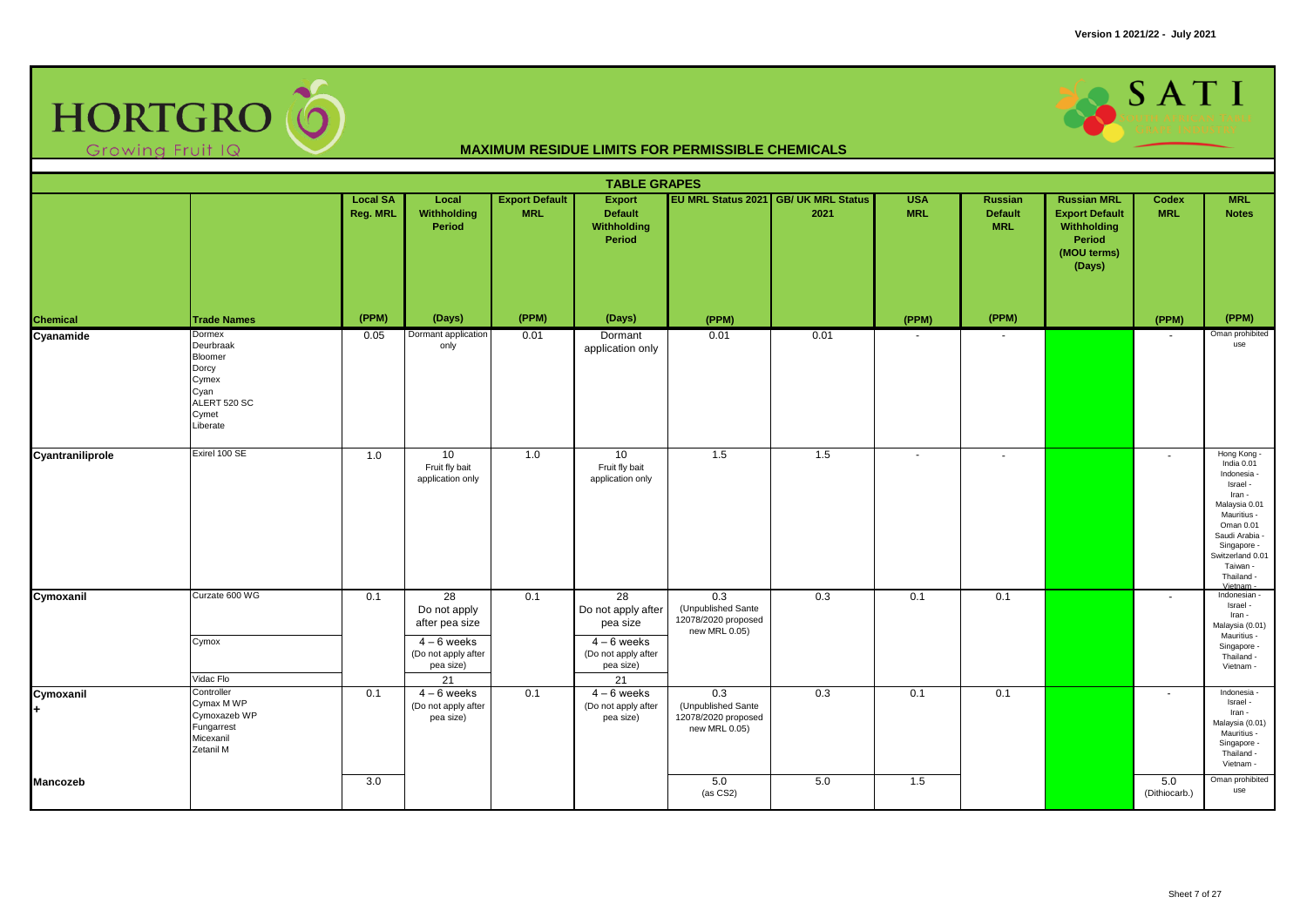

|                     | <b>TABLE GRAPES</b><br>EU MRL Status 2021 GB/ UK MRL Status<br><b>Local SA</b><br><b>Export Default</b><br><b>USA</b><br><b>Russian MRL</b><br><b>MRL</b><br>Local<br>Export<br>Russian<br><b>Codex</b> |          |                       |             |                                                |                                                                   |      |                                                                         |                       |                                                                         |            |                                                                                                               |  |  |
|---------------------|---------------------------------------------------------------------------------------------------------------------------------------------------------------------------------------------------------|----------|-----------------------|-------------|------------------------------------------------|-------------------------------------------------------------------|------|-------------------------------------------------------------------------|-----------------------|-------------------------------------------------------------------------|------------|---------------------------------------------------------------------------------------------------------------|--|--|
|                     |                                                                                                                                                                                                         | Reg. MRL | Withholding<br>Period | <b>MRL</b>  | <b>Default</b><br><b>Withholding</b><br>Period |                                                                   | 2021 | <b>MRL</b>                                                              | Default<br><b>MRL</b> | <b>Export Default</b><br>Withholding<br>Period<br>(MOU terms)<br>(Days) | <b>MRL</b> | <b>Notes</b>                                                                                                  |  |  |
| <b>Chemical</b>     | <b>Trade Names</b>                                                                                                                                                                                      | (PPM)    | (Days)                | (PPM)       | (Days)                                         | (PPM)                                                             |      | (PPM)                                                                   | (PPM)                 |                                                                         | (PPM)      | (PPM)                                                                                                         |  |  |
| Cymoxanil           | <b>Equation Pro</b>                                                                                                                                                                                     | 0.1      | $\overline{28}$       | 0.1         | 28                                             | 0.3<br>(Unpublished Sante<br>12078/2020 proposed<br>new MRL 0.05) | 0.3  | 0.1                                                                     | 0.1                   |                                                                         |            | Indonesia -<br>Israel -<br>Iran -<br>Malaysia (0.01)<br>Mauritius -<br>Singapore -<br>Thailand -<br>Vietnam - |  |  |
| Famoxadone          |                                                                                                                                                                                                         | 1.0      |                       |             |                                                | 2.0                                                               | 2.0  | 2.5                                                                     | 2.0<br>Grapes         |                                                                         | 2.0        | Canada (0.1)                                                                                                  |  |  |
| Cypermethrin        | Cyperin<br>Cypermethrin 200 EC<br>Polytrin 200 EC<br>Ag-Cypermethrin 200 EC<br>Kemprin 200 EC<br>Farmag Cypermethrin<br>Sipermetrien<br>Cymet<br>Cypermethrin EC                                        | 0.05     | $\overline{28}$       | 0.05        | $\overline{28}$                                | 0.5                                                               | 0.5  | 2.0                                                                     | 0.2<br>Grapes         |                                                                         | 0.2        | Oman restricted<br>use                                                                                        |  |  |
| Cyprodinil          | As part of Switch<br>Choir 500 WDG<br>Chant 500 WDG<br>As part of Cyprocide WG<br>As part of Elite 625 WDG                                                                                              | 0.5      | 28                    | 0.5         | 28                                             | 3.0                                                               | 3.0  | $\overline{3.0}$<br>Fruit, small, vine<br>climbing, sub-group<br>13-07F | 5.0<br>Grapes         |                                                                         | 3.0        |                                                                                                               |  |  |
| <b>Deltamethrin</b> | Delta-Thrin 25 EC<br>Decis Forte 100 EC<br>Ag-Deltamethrin 25 EC<br>Celtis 25 EC<br>Servus<br>Delmet 250 EC                                                                                             | 0.1      | EC-28 SC-42           | 0.1         | EC formulation-28<br>SC formulation-42         | 0.2                                                               | 0.2  | (0.05 - All food/feed<br>items)                                         | 0.2<br>Grapes         |                                                                         | 0.2        | Mauritius 0.05<br>Singapore 0.05                                                                              |  |  |
| <b>Dichlorvos</b>   | Divos 1000 EC<br>Dichlorvos EC<br>Desta 100 EC<br>Devipan 100 EC<br><b>DDVP</b><br>Dichlorvos 1000 EC                                                                                                   | 0.1      | $\overline{7}$        | $\leq 0.01$ | 14                                             | 0.01                                                              | 0.01 | 0.5                                                                     | 0.05<br>Grapes        |                                                                         | $\sim$     | Oman prohibited<br>use                                                                                        |  |  |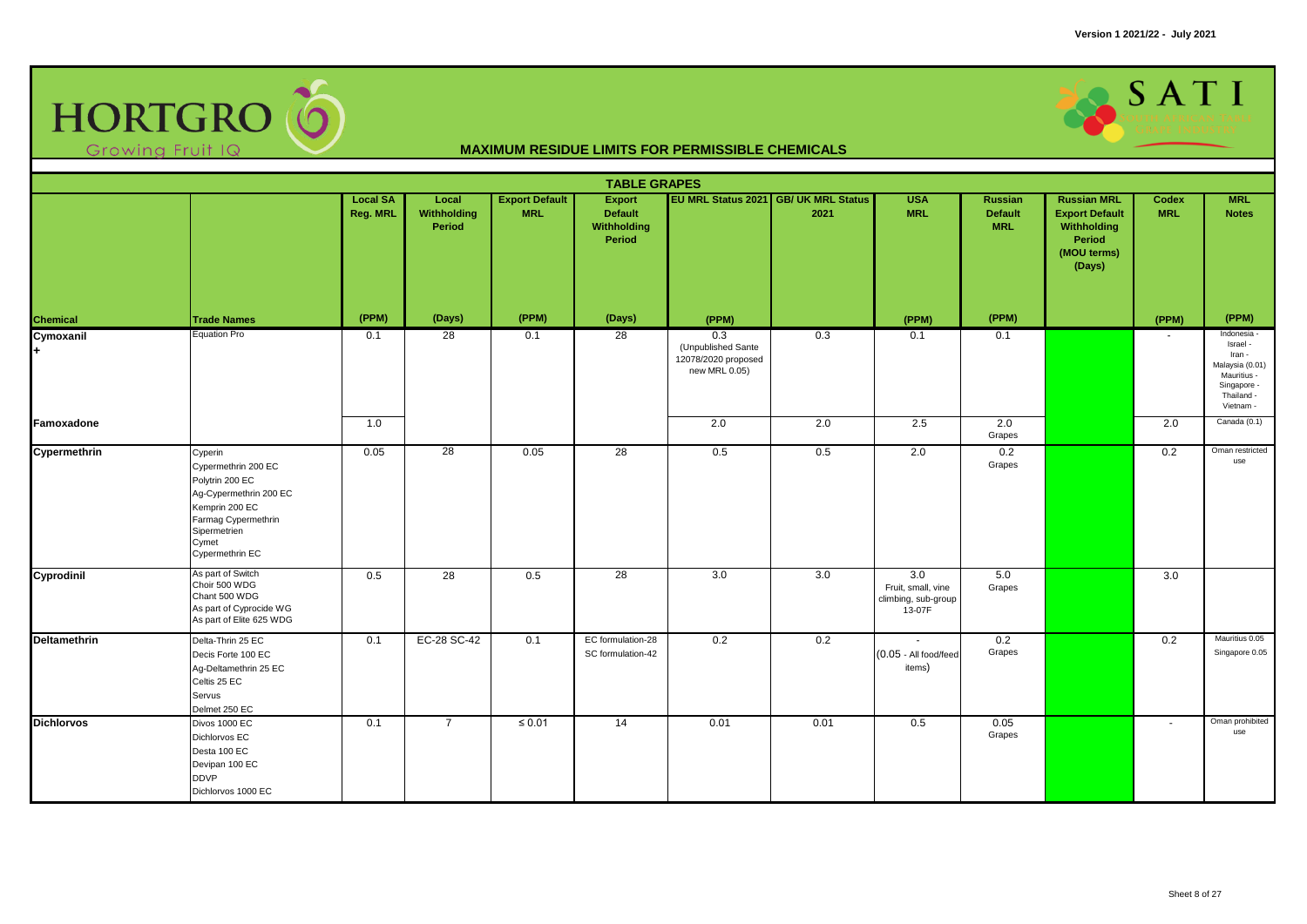

|                                      | <b>TABLE GRAPES</b><br>EU MRL Status 2021 GB/ UK MRL Status<br><b>Export Default</b><br><b>USA</b><br><b>Russian MRL</b><br><b>MRL</b><br><b>Local SA</b><br>Local<br><b>Export</b><br>Russian<br>Codex |          |                                          |            |                                                                   |                   |                 |                                                                                      |                              |                                                                         |                      |                                                                                      |  |  |
|--------------------------------------|---------------------------------------------------------------------------------------------------------------------------------------------------------------------------------------------------------|----------|------------------------------------------|------------|-------------------------------------------------------------------|-------------------|-----------------|--------------------------------------------------------------------------------------|------------------------------|-------------------------------------------------------------------------|----------------------|--------------------------------------------------------------------------------------|--|--|
|                                      |                                                                                                                                                                                                         | Reg. MRL | Withholding<br>Period                    | <b>MRL</b> | <b>Default</b><br>Withholding<br>Period                           |                   | 2021            | <b>MRL</b>                                                                           | <b>Default</b><br><b>MRL</b> | <b>Export Default</b><br>Withholding<br>Period<br>(MOU terms)<br>(Days) | <b>MRL</b>           | <b>Notes</b>                                                                         |  |  |
| <b>Chemical</b>                      | <b>Trade Names</b>                                                                                                                                                                                      | (PPM)    | (Days)                                   | (PPM)      | (Days)                                                            | (PPM)             |                 | (PPM)                                                                                | (PPM)                        |                                                                         | (PPM)                | (PPM)                                                                                |  |  |
| Difenoconazole                       | Score<br>Sharda Difenconazole 250 EC<br>Divino 250 EC<br>Pronto 250 EC<br>D-ZOLE<br>Defender 250 EC<br>Sterin 250 EC<br>Farmag Difenoconazole 250 EC<br>Navigator 250 EC                                | 0.2      | 28                                       | 0.2        | $\overline{28}$                                                   | 3.0               | 3.0             | 3.0<br>Fruit, small, vine<br>climbing, except<br>fuzzy kiwifruit,<br>subgroup 13-07F | 0.5<br>Grapes                |                                                                         | 3.0                  | Indonesia 0.1<br>Saudi Arabia 0.1                                                    |  |  |
| Dimethomorph                         | Sovrin Flo<br>Manifesto 500 SC                                                                                                                                                                          | 5.0      | 56                                       | 3.0        | 56<br>Max. 3 applications no<br>later than 5 mm berry<br>diameter | 3.0               | 3.0             | 3.0<br>Grape                                                                         | 3.0<br>Grape                 |                                                                         | 3.0                  | Hong Kong 2.0<br>India 2.0<br>Indonesia 2.0<br>Israel 0.5<br>Saudi Arabia 2.0        |  |  |
| Dimethomorph<br>$\ddot{\phantom{1}}$ | Sphinx Extra                                                                                                                                                                                            | 5.0      | 56<br>Do not use after pea<br>berry size | 3.0        | 56<br>Do not use after pea<br>berry size                          | 3.0               | 3.0             | 3.0                                                                                  | 3.0                          |                                                                         | 3.0                  | Hong Kong 2.0<br>India 2.0<br>Indonesia 2.0<br>Israel 0.5<br>Saudi Arabia 2.0        |  |  |
| <b>Folpet</b>                        |                                                                                                                                                                                                         | 15.0     |                                          | 6.0        |                                                                   | 6.0               | 6.0             | 50.0<br>(import)                                                                     | 0.02<br>Grapes               |                                                                         | 10.0                 | Iran Suspended<br>pesticide<br>Oman prohibited<br>use<br>Taiwan<br>prohibited - 0.00 |  |  |
| <b>Dimethomorph</b>                  | Acrobat WG<br>Dimethozeb 690 WP<br>Vimethozeb 690 WP                                                                                                                                                    | 5.0      | 56                                       | 3.0        | 56<br>Max. 3 applications no<br>later than 5 mm berry<br>diameter | 3.0               | 3.0             | 3.0<br>Grape                                                                         | 3.0<br>Grape                 | Not later than one<br>week after flowering                              | 3.0                  | Hong Kong 2.0<br>India 2.0<br>Indonesia 2.0<br>Israel 0.5<br>Saudi Arabia 2.0        |  |  |
| Mancozeb                             |                                                                                                                                                                                                         | 3.0      |                                          |            |                                                                   | 5.0<br>$(as CS2)$ | 5.0<br>(as CS2) | 1.5                                                                                  | 0.1<br>Grapes                |                                                                         | 5.0<br>(Dithiocarb.) | Oman prohibited<br>use<br>Thailand 2.0                                               |  |  |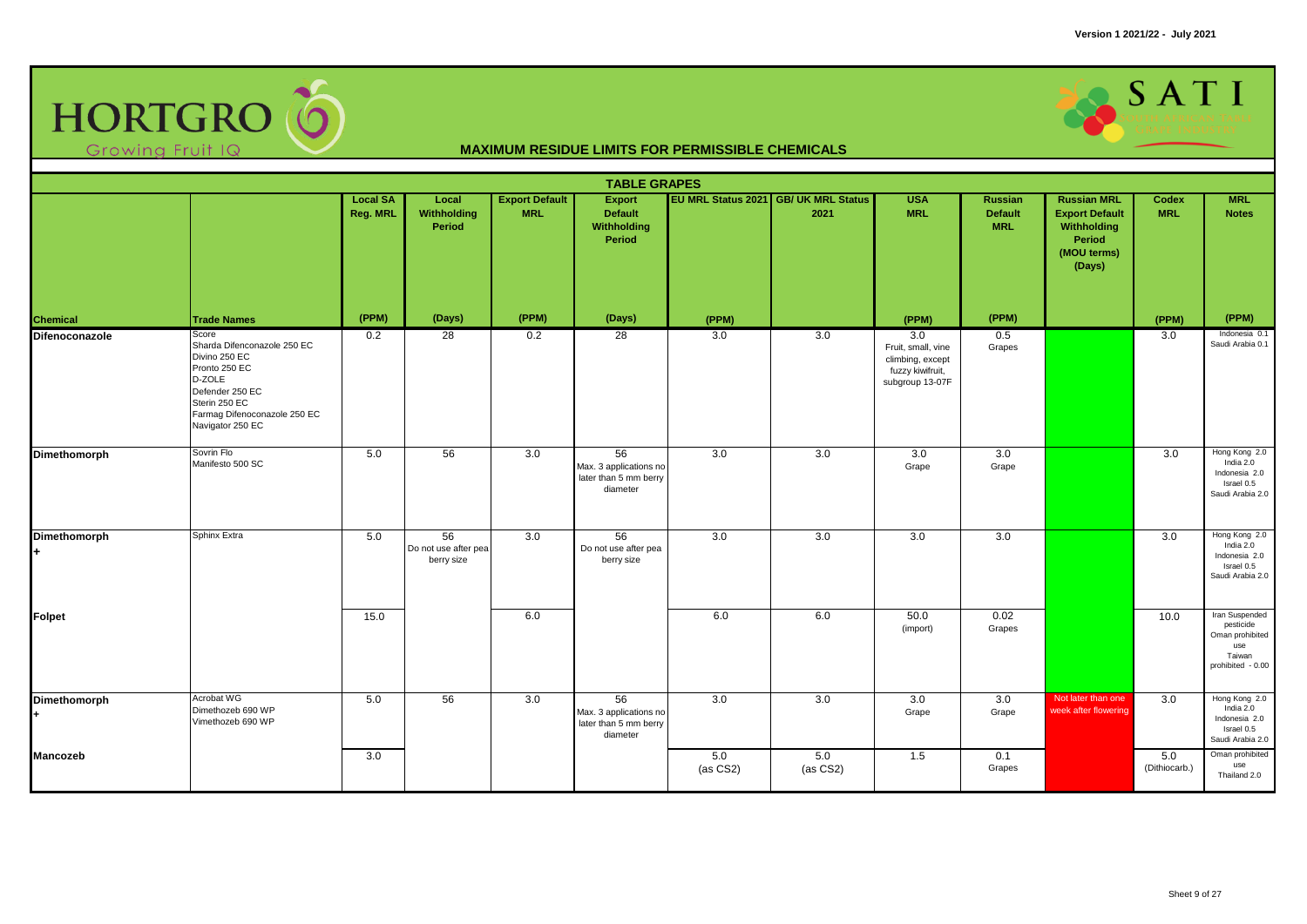

| <b>TABLE GRAPES</b><br>EU MRL Status 2021 GB/ UK MRL Status<br><b>Local SA</b><br>Local<br><b>Export Default</b><br><b>USA</b><br><b>Russian MRL</b><br><b>MRL</b><br><b>Export</b><br><b>Russian</b><br>Codex |                                              |          |                                         |            |                                         |                                                                     |        |                |                              |                                                                         |                       |                                                                                                                                                                                                                             |  |
|----------------------------------------------------------------------------------------------------------------------------------------------------------------------------------------------------------------|----------------------------------------------|----------|-----------------------------------------|------------|-----------------------------------------|---------------------------------------------------------------------|--------|----------------|------------------------------|-------------------------------------------------------------------------|-----------------------|-----------------------------------------------------------------------------------------------------------------------------------------------------------------------------------------------------------------------------|--|
|                                                                                                                                                                                                                |                                              | Reg. MRL | Withholding<br>Period                   | <b>MRL</b> | Default<br><b>Withholding</b><br>Period |                                                                     | 2021   | <b>MRL</b>     | <b>Default</b><br><b>MRL</b> | <b>Export Default</b><br>Withholding<br>Period<br>(MOU terms)<br>(Days) | <b>MRL</b>            | <b>Notes</b>                                                                                                                                                                                                                |  |
| <b>Chemical</b>                                                                                                                                                                                                | <b>Trade Names</b>                           | (PPM)    | (Days)                                  | (PPM)      | (Days)                                  | (PPM)                                                               |        | (PPM)          | (PPM)                        |                                                                         | (PPM)                 | (PPM)                                                                                                                                                                                                                       |  |
| <b>Dithianon</b>                                                                                                                                                                                               | Alaris WG<br>Detect 400 SC<br>Inspect 400 SC | 3.0      | 21                                      | 3.0        | 21                                      | 3.0                                                                 | 3.0    | 3.0            | 3.0                          |                                                                         | 2.0<br>(Table grapes) | Canada (0.1)<br>China 2.0<br>[India $2.0$ ]<br>Israel 2.0<br>[Iran $2.0$ ]<br>[Japan 2.0]<br>[Malaysia 2.0]<br>[Mauritius 2.0]<br>[Oman 2.0]<br>[Singapore 2.0]<br>Switzerland 0.01<br>Taiwan 0.2<br>[Thailand 2.0]         |  |
| <b>Emamectin benzoate</b>                                                                                                                                                                                      | Warlock 19.2 EC                              | 0.05     | $\overline{7}$                          | 0.05       | 14                                      | 0.05<br>(Unpublished Sante<br>12558/2019, proposed<br>new MRL 0.04) | 0.05   | $\blacksquare$ | 0.05                         |                                                                         | 0.03                  | Vietnam 2.0<br>Hong Kong -<br>[India 0.03]<br>Indonesia 0.03<br>[Iran 0.03]<br>[Malaysia 0.03]<br>[Mauritius 0.03]<br>[Oman 0.03]<br>Saudi Arabia 0.03<br>[Singapore 0.03]<br>Taiwan 0.03<br>Thailand 0.005<br>Vietnam 0.03 |  |
| Esfenvalerate                                                                                                                                                                                                  | Sumi-alpha                                   | 0.05     | 28                                      | 0.05       | 28                                      | 0.3                                                                 | 0.3    | ٠              | 0.1<br>Grapes                |                                                                         | $\sim$                | India -<br>Indonesia -<br>Malaysia (0.01)<br>Mauritius -<br>Saudi Arabia<br>Thailand -                                                                                                                                      |  |
| Ethephon                                                                                                                                                                                                       | Ethapon<br>Ethephon 480 SL                   | 5.0      | Not later than<br>5% berry<br>colouring | 1.0        | Not later than 5%<br>berry colouring    | 1.0                                                                 | 1.0    | 2.0            | 1.0                          |                                                                         | 0.8                   | [India 0.8]<br>[Iran $0.8$ ]<br>[Malaysia 0.8]<br>[Mauritius 0.8]<br>[Oman 0.8]<br>[Singapore 0.8]<br>Switzerland 0.5                                                                                                       |  |
| False codling moth<br>granulovirus                                                                                                                                                                             | Cryptex<br>GraTham<br>Cryptogran             | $\sim$   | $\mathbf 0$                             | $\sim$     | $\mathbf 0$                             | $\sim$                                                              | $\sim$ | $\mathbf{r}$   | $\sim$                       |                                                                         | $\sim$                |                                                                                                                                                                                                                             |  |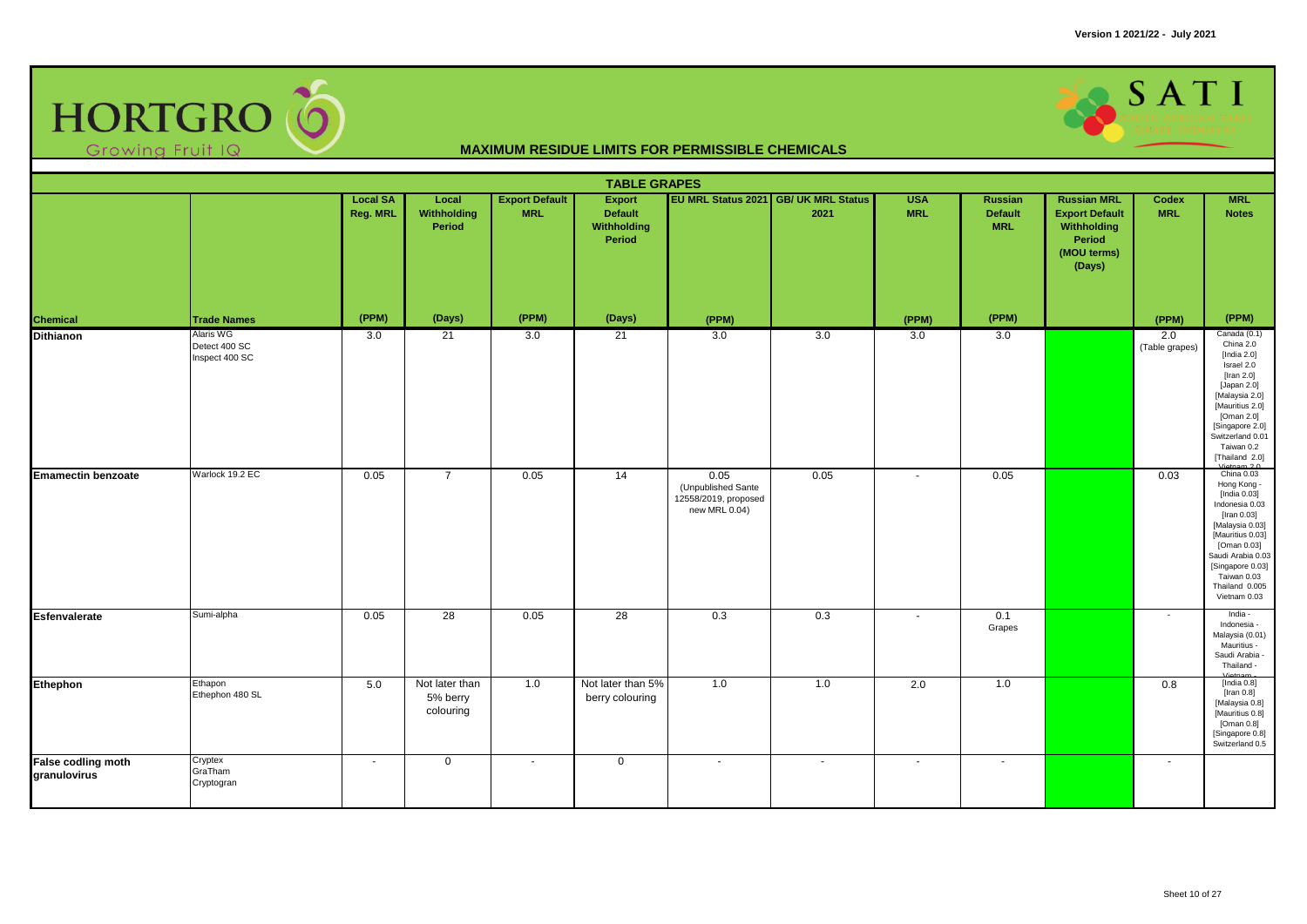

|                                        |                                                                                                     |                             |                                |                                     | <b>TABLE GRAPES</b>                                             |                                                                                      |                                              |                                                                                     |                                         |                                                                                               |                     |                                                                                                                                                                                             |
|----------------------------------------|-----------------------------------------------------------------------------------------------------|-----------------------------|--------------------------------|-------------------------------------|-----------------------------------------------------------------|--------------------------------------------------------------------------------------|----------------------------------------------|-------------------------------------------------------------------------------------|-----------------------------------------|-----------------------------------------------------------------------------------------------|---------------------|---------------------------------------------------------------------------------------------------------------------------------------------------------------------------------------------|
|                                        |                                                                                                     | <b>Local SA</b><br>Reg. MRL | Local<br>Withholding<br>Period | <b>Export Default</b><br><b>MRL</b> | <b>Export</b><br><b>Default</b><br><b>Withholding</b><br>Period |                                                                                      | EU MRL Status 2021 GB/ UK MRL Status<br>2021 | <b>USA</b><br><b>MRL</b>                                                            | Russian<br><b>Default</b><br><b>MRL</b> | <b>Russian MRL</b><br><b>Export Default</b><br>Withholding<br>Period<br>(MOU terms)<br>(Days) | Codex<br><b>MRL</b> | <b>MRL</b><br><b>Notes</b>                                                                                                                                                                  |
| <b>Chemical</b>                        | <b>Trade Names</b>                                                                                  | (PPM)                       | (Days)                         | (PPM)                               | (Days)                                                          | (PPM)                                                                                |                                              | (PPM)                                                                               | (PPM)                                   |                                                                                               | (PPM)               | (PPM)                                                                                                                                                                                       |
| Fenamidone * also refer to<br>mancozeb | No-Blite (Mancozeb note)                                                                            | 1.0                         | 49                             | $\leq 0.01$                         | Do not apply after<br>full bloom                                | 0.6<br>EU MRL 0.01 from<br>02/09/2021 EU<br><b>Commission Regulation</b><br>2021/155 | 0.6                                          | 1.0<br>(imported)                                                                   | $\sim$                                  |                                                                                               | 0.6                 | Oman Mancozeb -<br>Prohibited use                                                                                                                                                           |
| Fenamiphos                             | Fenamiphos 400 EC<br>Spitfire 400 EC<br>Nemacur 10 GR<br>Nemacur 100 EC<br>Bonfire 400 EC<br>Atador | 0.05                        | 100                            | 0.02                                | 100                                                             | 0.03                                                                                 | 0.03                                         | 0.1<br>(Import tolerance)                                                           | $\sim$                                  |                                                                                               | $\sim$              | Hong Kong -<br>India -<br>Indonesia -<br>Iran -<br>Japan 0.06<br>Malaysia (0.01)<br>Mauritius -<br>Oman restricted<br>use<br>Thailand -<br>Vietnam                                          |
| Fenazaquin                             | Pride 200 SC<br>Vanity 200 SC<br>Superior 200 SC                                                    | 0.2                         | 63                             | 0.2                                 | 63                                                              | 0.2<br>(Unpublished Sante<br>10706/2020 proposed<br>new MRL 0.01)                    | 0.2                                          | 0.7<br>Fruit, small vine<br>climbing, except<br>fuzzy kiwifruit,<br>subgroup 13-07F | 0.01<br>Grapes                          | Apply before onset of<br>flowering                                                            | $\sim$              | Canada (0.1)<br>China -<br>Hong Kong -<br>India -<br>Indonesia -<br>Iran -<br>Israel -<br>Japan -<br>Malaysia (0.01)<br>Mauritius -<br>Singapore -<br>Taiwan 0.1<br>Thailand -<br>Vietnam - |
| Fenhexamid                             | Teldor 500 SC<br>Electron 500 SC<br>Femida 500 EC<br>Providor                                       | 5.0                         | 3                              | 5.0                                 | 3                                                               | 15.0                                                                                 | 15.0                                         | 4.0<br>Fruit, small, vine<br>climbing, sub-group<br>13-07F                          | 15.0                                    |                                                                                               | 15.0                | Canada 4.0<br>Israel 4.0<br>Taiwan 4.0                                                                                                                                                      |
| Fenpyroximate                          | Lesson 50 EC                                                                                        | 0.1                         | 40                             | 0.1                                 | 40                                                              | 0.3                                                                                  | 0.3                                          | 1.0<br>Fruit, small, vine<br>climbing, sub-group<br>13-07F                          | 0.3                                     |                                                                                               | 0.1                 | Israel 0.05                                                                                                                                                                                 |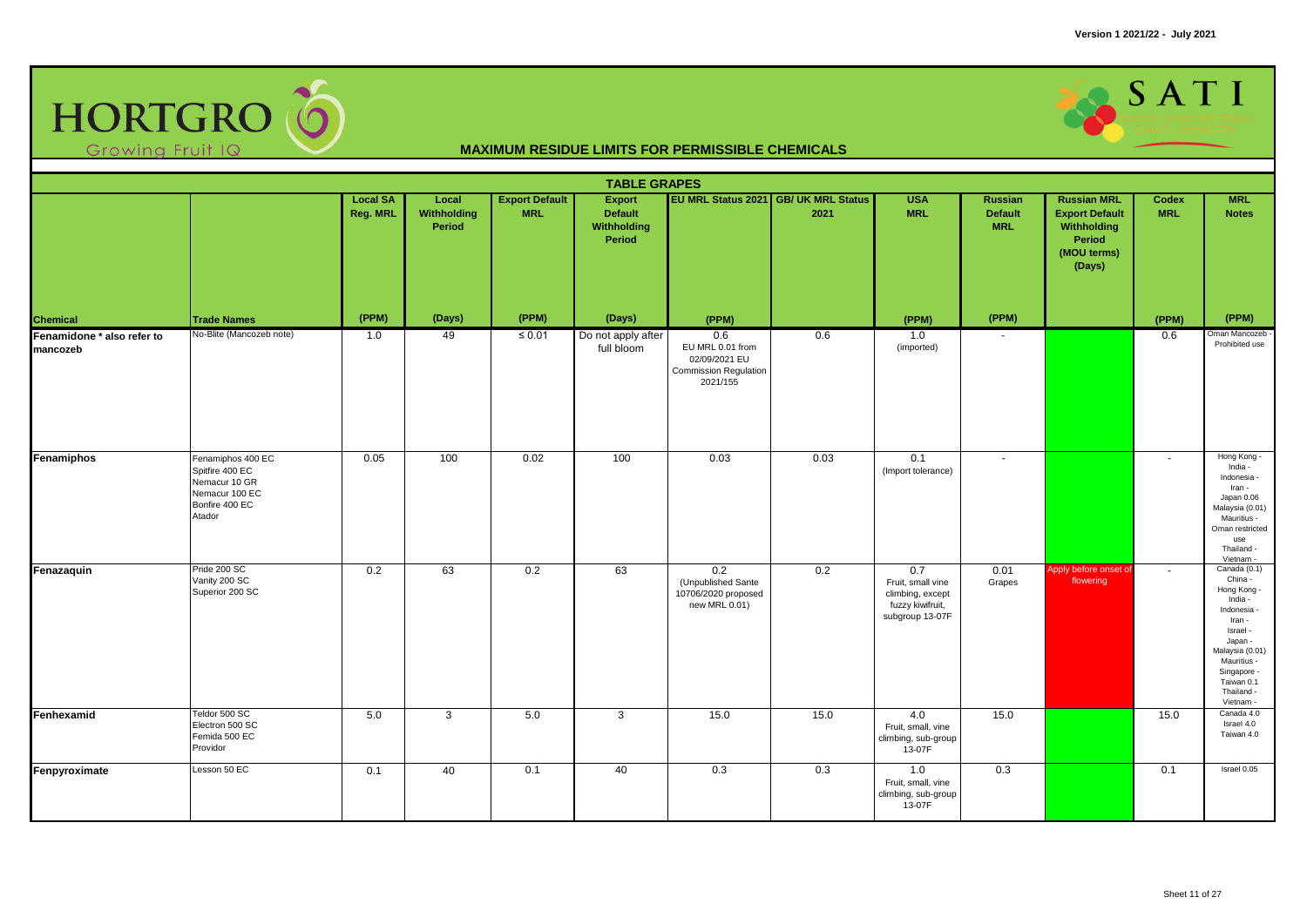

|                                                   | <b>TABLE GRAPES</b><br>EU MRL Status 2021 GB/ UK MRL Status<br><b>Local SA</b><br>Local<br><b>Export Default</b><br><b>Export</b><br><b>USA</b><br><b>Russian MRL</b><br><b>MRL</b><br><b>Russian</b><br>Codex |          |                       |            |                                                    |                                                                                     |       |                                                            |                              |                                                                         |                                                           |                                                                         |  |  |
|---------------------------------------------------|----------------------------------------------------------------------------------------------------------------------------------------------------------------------------------------------------------------|----------|-----------------------|------------|----------------------------------------------------|-------------------------------------------------------------------------------------|-------|------------------------------------------------------------|------------------------------|-------------------------------------------------------------------------|-----------------------------------------------------------|-------------------------------------------------------------------------|--|--|
|                                                   |                                                                                                                                                                                                                | Reg. MRL | Withholding<br>Period | <b>MRL</b> | <b>Default</b><br>Withholding<br>Period            |                                                                                     | 2021  | <b>MRL</b>                                                 | <b>Default</b><br><b>MRL</b> | <b>Export Default</b><br>Withholding<br>Period<br>(MOU terms)<br>(Days) | <b>MRL</b>                                                | <b>Notes</b>                                                            |  |  |
|                                                   | <b>Trade Names</b>                                                                                                                                                                                             | (PPM)    | (Days)                | (PPM)      | (Days)                                             | (PPM)                                                                               |       | (PPM)                                                      | (PPM)                        |                                                                         | (PPM)                                                     | (PPM)                                                                   |  |  |
| <b>Chemical</b><br>Fipronil<br>÷                  | Antset 200 SC<br>Sunset 200 SC                                                                                                                                                                                 | 0.01     | 28                    | 0.005      | Dormant and stem<br>application only               | 0.005                                                                               | 0.005 |                                                            |                              |                                                                         |                                                           | Oman restricted<br>use<br>Taiwan 0.001                                  |  |  |
| Lambda-cyhalothrin<br>(Dormant - Trunk treatment) |                                                                                                                                                                                                                | 0.2      |                       |            |                                                    | 0.08                                                                                | 0.08  | 0.01                                                       | 0.15                         |                                                                         | 0.2<br>(Cyhalothrin,<br>Berries and<br>other small fruit) | Oman restricted<br>use                                                  |  |  |
| <b>Fludioxonil</b>                                | As part of Switch<br>As part of Cyprocide WG<br>As part of Elite 625 WDG<br>Target 200 WDG                                                                                                                     | 0.5      | $\overline{28}$       | 0.5        | 28                                                 | 5.0                                                                                 | 5.0   | 2.0<br>Fruit, small, vine<br>climbing, sub-group<br>13-07F | 2.0<br>Grapes                |                                                                         | 2.0                                                       |                                                                         |  |  |
| Fluopicolide                                      | Profiler                                                                                                                                                                                                       | 2.0      | $\overline{28}$       | 2.0        | $\overline{28}$                                    | 2.0                                                                                 | 2.0   | 2.0                                                        | 2.0<br>Grapes                |                                                                         | 2.0                                                       | Canada 1.4<br>Switzerland 1.0                                           |  |  |
| <b>Fosetyl-Al</b>                                 |                                                                                                                                                                                                                | 25.0     |                       | 25.0       |                                                    | 100.0                                                                               | 100.0 | 10.0                                                       | 0.8                          |                                                                         | 60.0                                                      | China 10.0<br>Hong Kong 10.0<br>Israel 5.0<br>India 10.0<br>Taiwan 20.0 |  |  |
| <b>Flusilazole</b>                                | Flustar WG                                                                                                                                                                                                     | 0.05     | $\overline{21}$       | 0.01       | Contact relevant Ag-<br>Chem company to<br>confirm | 0.01                                                                                | 0.01  | $\blacksquare$                                             | 0.2<br>Grapes                |                                                                         | 0.2                                                       |                                                                         |  |  |
| <b>Flutriafol</b>                                 | Topguard 300 SC                                                                                                                                                                                                | 0.05     | 28                    | 0.05       | 28                                                 | 0.8                                                                                 | 0.8   | 1.5                                                        | 0.05                         |                                                                         | 0.8                                                       | Hong Kong -                                                             |  |  |
| Tebuconazole                                      |                                                                                                                                                                                                                | 0.5      |                       | 0.5        |                                                    | 0.5                                                                                 | 0.5   | 6.0                                                        | 2.0<br>Grapes                |                                                                         | 6.0                                                       |                                                                         |  |  |
| Fluopyram                                         | Luna Privilege                                                                                                                                                                                                 | 2.0      | $\mathbf{3}$          | 1.5        | 3                                                  | 1.5<br>EU MRL 2.0 from<br>06/11/2021 EU<br><b>Commission Regulation</b><br>2021/618 | 1.5   | 2.0<br>Fruit, small, vine<br>climbing, sub-group<br>13-07F | 1.0<br>Grapes                | Contact relevant Ag-<br>chem company to<br>confirm                      | 2.0                                                       | Israel 0.4                                                              |  |  |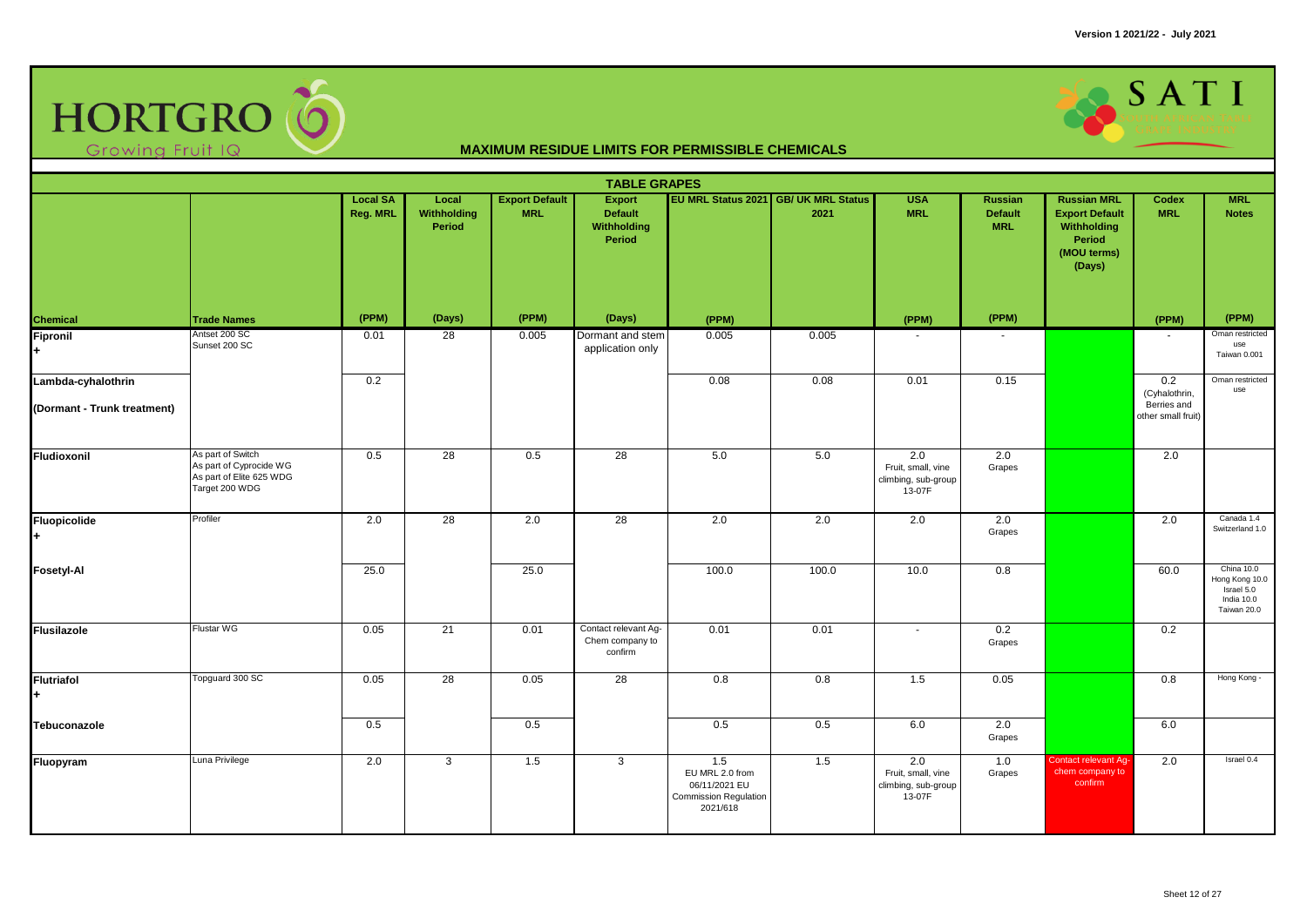

|                                                  | <b>TABLE GRAPES</b><br>EU MRL Status 2021 GB/ UK MRL Status<br><b>Export Default</b><br><b>USA</b><br><b>Russian MRL</b><br><b>MRL</b><br><b>Local SA</b><br>Local<br>Export<br><b>Russian</b><br>Codex |          |                                                                      |            |                                                                               |                                                                                     |       |                                                            |                                        |                                                                                |                |                                                                                                                                                                                           |  |  |
|--------------------------------------------------|---------------------------------------------------------------------------------------------------------------------------------------------------------------------------------------------------------|----------|----------------------------------------------------------------------|------------|-------------------------------------------------------------------------------|-------------------------------------------------------------------------------------|-------|------------------------------------------------------------|----------------------------------------|--------------------------------------------------------------------------------|----------------|-------------------------------------------------------------------------------------------------------------------------------------------------------------------------------------------|--|--|
|                                                  |                                                                                                                                                                                                         | Reg. MRL | Withholding<br>Period                                                | <b>MRL</b> | <b>Default</b><br><b>Withholding</b><br>Period                                |                                                                                     | 2021  | <b>MRL</b>                                                 | <b>Default</b><br><b>MRL</b>           | <b>Export Default</b><br>Withholding<br><b>Period</b><br>(MOU terms)<br>(Days) | <b>MRL</b>     | <b>Notes</b>                                                                                                                                                                              |  |  |
| Chemical                                         | <b>Trade Names</b>                                                                                                                                                                                      | (PPM)    | (Days)                                                               | (PPM)      | (Days)                                                                        | (PPM)                                                                               |       | (PPM)                                                      | (PPM)                                  |                                                                                | (PPM)          | (PPM)                                                                                                                                                                                     |  |  |
| Fluopyram                                        | Luna Experience                                                                                                                                                                                         | 2.0      | Do not apply<br>after the berries<br>have reached<br>pea berry stage | 1.5        | Do not apply after<br>the berries have<br>reached pea berry<br>stage          | 1.5<br>EU MRL 2.0 from<br>06/11/2021 EU<br><b>Commission Regulation</b><br>2021/618 | 1.5   | 2.0<br>Fruit, small, vine<br>climbing, sub-group<br>13-07F | 1.0<br>Grapes                          | Not later than 5mm<br>berry diameter                                           | 2.0            | Israel 0.4                                                                                                                                                                                |  |  |
| Tebuconazole                                     |                                                                                                                                                                                                         | 0.5      |                                                                      | 0.5        |                                                                               | 0.5                                                                                 | 0.5   | 6.0                                                        | 2.0<br>Grapes                          |                                                                                | 6.0            |                                                                                                                                                                                           |  |  |
| Folpet                                           | Folpan 500 SC<br>Fortune 500 SC<br>FOLPAN® 80 WDG<br>Figure 500 SC<br>Farm-Ag Folpet 500 SC<br>Valeo 500 SC                                                                                             | 15.0     | DP-3 WP-**<br>Not after the pre-<br>blossom stage                    | 6.0        | Do not use after 5mm<br>berry diameter<br>Not after the pre-<br>blossom stage | 6.0                                                                                 | 6.0   | 50.0<br>(import)                                           | 0.02<br>Grapes                         |                                                                                | 10.0           | Iran Suspended<br>pesticide<br>Oman prohibited<br>use<br>Taiwan<br>prohibited use                                                                                                         |  |  |
| Forchlorfenuron                                  | Sitofex<br>Berrymax<br>Ambitious                                                                                                                                                                        | 0.05     | Not required when<br>used as directed                                | 0.01       | Not required when<br>used as directed                                         | 0.01                                                                                | 0.01  | 0.03                                                       | $\sim$                                 |                                                                                | $\sim$         |                                                                                                                                                                                           |  |  |
| Formetanate                                      | Dicarzol                                                                                                                                                                                                | 0.05     | 80                                                                   | 0.05       | 80                                                                            | 0.1                                                                                 | 0.1   | $\blacksquare$                                             |                                        |                                                                                | $\blacksquare$ | China -<br>Hong Kong -<br>India -<br>Indonesia -<br>Iran -<br>Israel -<br>Japan -<br>Malaysia (0.01)<br>Mauritius -<br>Saudi Arabia<br>Singapore -<br>Taiwan -<br>Thailand -<br>Vietnam - |  |  |
| <b>Fosetyl-Al</b><br>*also refer to fluopicolide | Aliette 800 WG<br>Profiler*<br>Fostonic 80 WP                                                                                                                                                           | 25.0     | $\overline{28}$                                                      | 25.0       | $\overline{28}$<br>Do not apply after 5<br>mm berry diameter                  | 100.0                                                                               | 100.0 | 10.0                                                       | 0.8<br>Grapes as<br>Aluminium Phosetyl | Do not apply afte<br>5 mm berry diamete                                        | 60.0           | Canada (0.1)<br>China 10.0<br>Hong Kong 10.0<br>India 10.0<br>Israel 5.0<br>Taiwan 20.0                                                                                                   |  |  |
| Furfural                                         | Crop Guard                                                                                                                                                                                              | 0.01     | $\mathbf 0$                                                          | ≤ $0.01$   | $\mathbf 0$                                                                   | 1.0                                                                                 | 1.0   | $\blacksquare$                                             | $\sim$                                 |                                                                                | $\sim$         |                                                                                                                                                                                           |  |  |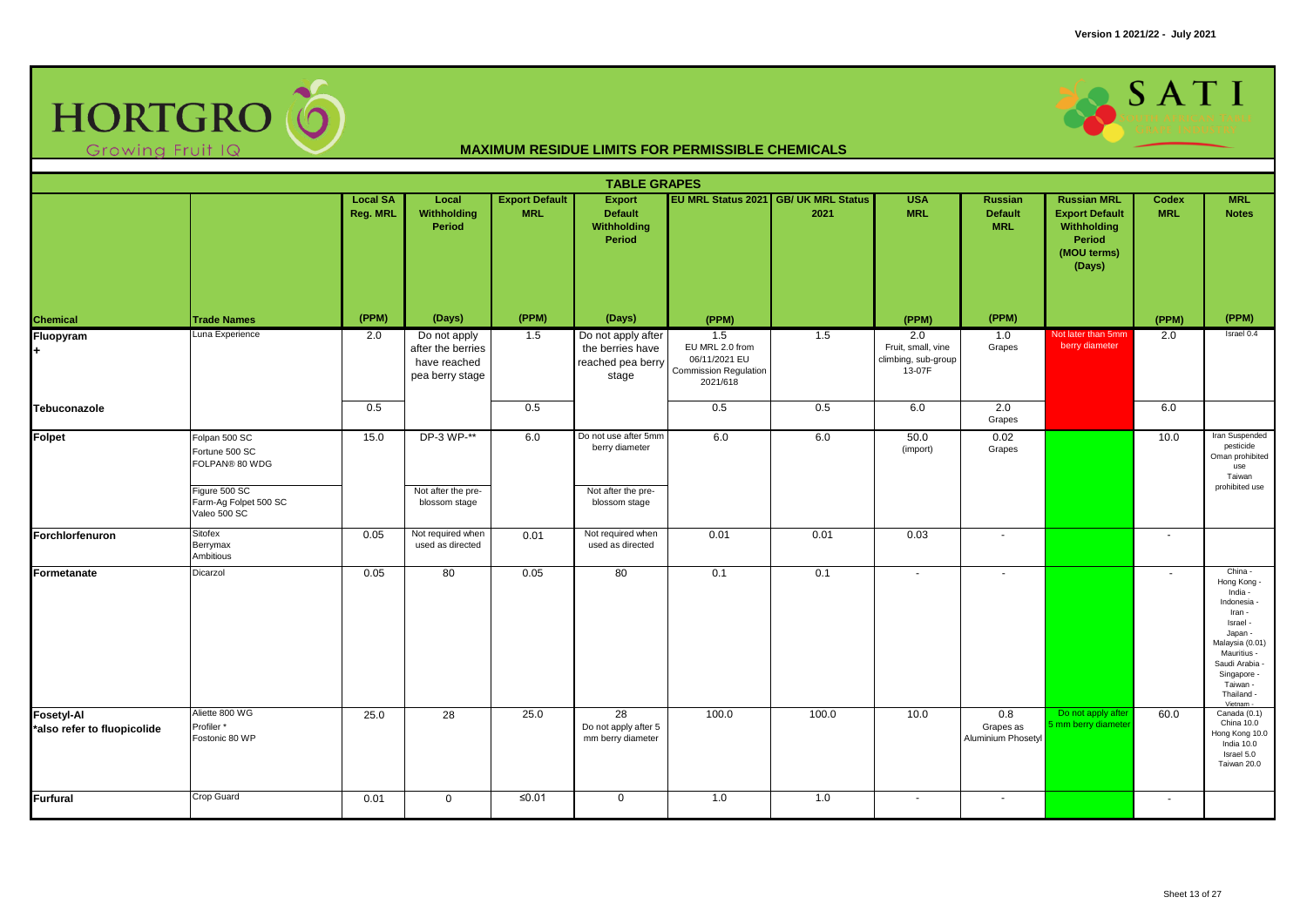

|                                                                                                       |                                                                                                                                                                                                                                                                     |                             |                                                                              |                                     | <b>TABLE GRAPES</b>                                                          |                                                                                                    |                                                                                                    |                          |                                         |                                                                                               |                                                           |                                                                                                                                                                 |
|-------------------------------------------------------------------------------------------------------|---------------------------------------------------------------------------------------------------------------------------------------------------------------------------------------------------------------------------------------------------------------------|-----------------------------|------------------------------------------------------------------------------|-------------------------------------|------------------------------------------------------------------------------|----------------------------------------------------------------------------------------------------|----------------------------------------------------------------------------------------------------|--------------------------|-----------------------------------------|-----------------------------------------------------------------------------------------------|-----------------------------------------------------------|-----------------------------------------------------------------------------------------------------------------------------------------------------------------|
|                                                                                                       |                                                                                                                                                                                                                                                                     | <b>Local SA</b><br>Reg. MRL | Local<br>Withholding<br><b>Period</b>                                        | <b>Export Default</b><br><b>MRL</b> | Export<br><b>Default</b><br>Withholding<br>Period                            |                                                                                                    | EU MRL Status 2021 GB/ UK MRL Status<br>2021                                                       | <b>USA</b><br><b>MRL</b> | Russian<br><b>Default</b><br><b>MRL</b> | <b>Russian MRL</b><br><b>Export Default</b><br>Withholding<br>Period<br>(MOU terms)<br>(Days) | Codex<br><b>MRL</b>                                       | <b>MRL</b><br><b>Notes</b>                                                                                                                                      |
| <b>Chemical</b>                                                                                       | <b>Trade Names</b>                                                                                                                                                                                                                                                  | (PPM)                       | (Days)                                                                       | (PPM)                               | (Days)                                                                       | (PPM)                                                                                              |                                                                                                    | (PPM)                    | (PPM)                                   |                                                                                               | (PPM)                                                     | (PPM)                                                                                                                                                           |
| Gamma-cyhalothrin                                                                                     | Vantex 60 CS                                                                                                                                                                                                                                                        | 0.2                         | 28                                                                           | 0.08                                | Contact relevant<br>Agchem company<br>to confirm                             | 0.08<br>Lambda-cyhalothrin<br>(includes gamma-<br>cyhalothrin) (sum of R,S<br>and S,R isomers) (F) | 0.08<br>Lambda-cyhalothrin<br>(includes gamma-<br>cyhalothrin) (sum of R,S<br>and S,R isomers) (F) | 0.01                     | $\overline{\phantom{a}}$                | Contact relevant<br>Agchem company to<br>confirm                                              | 0.2<br>(cyhalothrin,<br>Berries and<br>other small fruit) | Oman restricted<br>use<br>India 0.05                                                                                                                            |
| <b>Gibberellins</b>                                                                                   | <b>Falgro Tablets</b><br>Falgro 20 SP<br>Falgro 4 SL<br>Gibb Liquid 4<br>ProGibb 4%<br>ProGibb 40%                                                                                                                                                                  | 0.2                         | Not later than 5mm<br>berry diameter<br>No later than 14mm<br>berry diameter | 0.2                                 | Not later than 5mm<br>berry diameter<br>No later than 14mm<br>berry diameter | No MRL required                                                                                    | No MRL required                                                                                    | Exp.                     | RNR (Exp.)                              |                                                                                               | $\sim$                                                    | China -<br>Hong Kong -<br>India -<br>Indonesia -<br>Iran -<br>Japan 0.1<br>Israel -<br>Malaysia (0.01)<br>Mauritius -<br>Singapore -<br>Thailand -<br>Vietnam - |
| Hexaconazole                                                                                          | Optan SC<br>Richter                                                                                                                                                                                                                                                 | 0.1                         | $\overline{7}$                                                               | 0.01                                | Contact relevant<br>Ag-Chem<br>company to<br>confirm                         | 0.01                                                                                               | 0.01                                                                                               | $\blacksquare$           | $\blacksquare$                          |                                                                                               | $\blacksquare$                                            |                                                                                                                                                                 |
| Imidacloprid<br>Note:<br>EU authorisation amendment/<br>possible related MRL<br>implications pending. | Warrant 350 SC<br>Warrant 70 WG<br>Imidacloprid 350 SC<br>Confidor 70 WG<br>Kohinor 350 SC<br>Cast 700 WDG<br>Emit 700 WDG<br>Provado 350 SC<br>Sharda Imidacloprid 350 SC<br>Imidor 350 SC<br>Apache Gold 350 SC<br>Punto 350 SC<br>Imidor 350 SC<br>Imirod 350 SC | 0.05                        | 112                                                                          | 0.05                                | $\overline{112}$                                                             | 1.0<br>(Unpublished Sante<br>10118/2020, proposed<br>new MRL 0.7)                                  | 1.0                                                                                                | 1.0                      | 1.0                                     |                                                                                               | 1.0                                                       | Oman restricted<br>use                                                                                                                                          |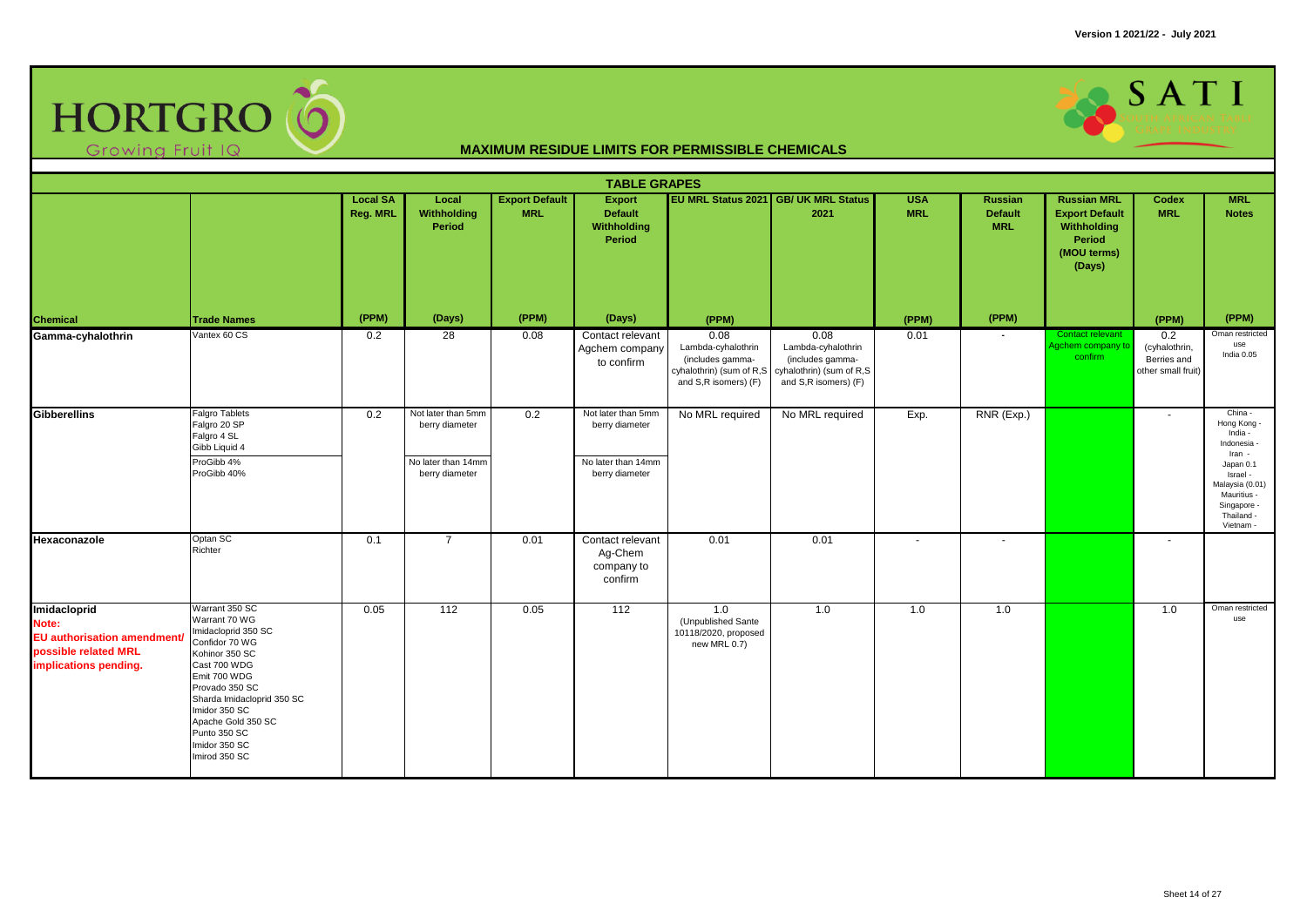

|                                                                                                     |                                                                                                                                                       |                             |                                                              |                                     | <b>TABLE GRAPES</b>                                                                                    |       |                                              |                                                                                     |                                                |                                                                                               |                     |                                                                                                                                                                       |
|-----------------------------------------------------------------------------------------------------|-------------------------------------------------------------------------------------------------------------------------------------------------------|-----------------------------|--------------------------------------------------------------|-------------------------------------|--------------------------------------------------------------------------------------------------------|-------|----------------------------------------------|-------------------------------------------------------------------------------------|------------------------------------------------|-----------------------------------------------------------------------------------------------|---------------------|-----------------------------------------------------------------------------------------------------------------------------------------------------------------------|
|                                                                                                     |                                                                                                                                                       | <b>Local SA</b><br>Reg. MRL | Local<br>Withholding<br>Period                               | <b>Export Default</b><br><b>MRL</b> | <b>Export</b><br>Default<br>Withholding<br>Period                                                      |       | EU MRL Status 2021 GB/ UK MRL Status<br>2021 | <b>USA</b><br><b>MRL</b>                                                            | <b>Russian</b><br><b>Default</b><br><b>MRL</b> | <b>Russian MRL</b><br><b>Export Default</b><br>Withholding<br>Period<br>(MOU terms)<br>(Days) | Codex<br><b>MRL</b> | <b>MRL</b><br><b>Notes</b>                                                                                                                                            |
| <b>Chemical</b>                                                                                     | <b>Trade Names</b>                                                                                                                                    | (PPM)                       | (Days)                                                       | (PPM)                               | (Days)                                                                                                 | (PPM) |                                              | (PPM)                                                                               | (PPM)                                          |                                                                                               | (PPM)               | (PPM)                                                                                                                                                                 |
| Indoxacarb<br>Note:<br>EU authorisation amendment/<br>possible related MRL<br>implications pending. | Steward<br>Steward 150 EC<br>Doxstar flo<br>Addition 150 EC<br>Advance 150 EC<br>InCide 300 WG<br>Margin 300 WDG<br>Session 300 WDG                   | 2.0                         | 14                                                           | 2.0                                 | 14<br>Maximum 2<br>applications                                                                        | 2.0   | 2.0                                          | 2.0<br>Fruit, small vine<br>climbing, except<br>fuzzy kiwifruit,<br>subgroup 13-07F | 2.0<br>Grapes                                  |                                                                                               | 2.0                 | Canada (0.1)<br>Israel 1.0<br>Taiwan 0.01                                                                                                                             |
| Iprodione                                                                                           | Taurus 500 SC<br>Iprodione 500 SC<br>Rovral Aquaflo<br>Prodione<br>IproFlo<br>Pickle 500 SC<br>Iprone 500 SC<br>Roflo<br>Iprodione 255<br>Rovral Flo* | 5.0                         | $\overline{7}$<br>3<br>Do not apply after pea<br>berry stage | 0.01                                | Do not use (if<br>exporting to EU)<br><b>Contact relevant Ag-</b><br><b>Chem Company to</b><br>confirm | 0.01  | 0.01                                         | 60.0                                                                                | 10.0<br>Grapes                                 |                                                                                               | 10.0                | Iran -                                                                                                                                                                |
| Iprovalicarb                                                                                        | Argento                                                                                                                                               | 0.5                         | 28<br>Do not apply after<br>5mm berry diameter               | 0.5                                 | 28<br>Do not apply after<br>5mm berry diameter                                                         | 2.0   | 2.0                                          | 2.0<br>(import)                                                                     | $\blacksquare$                                 |                                                                                               | $\sim$              | Canada (0.1)<br>China -<br>Hong Kong -<br>India -<br>Indonesia -<br>Iran -<br>Israel 0.05<br>Malaysia (0.01)<br>Mauritius -<br>Singapore -<br>Thailand -<br>Vietnam - |
| Kresoxim-methyl                                                                                     | Kresoxim-methyl 500 WDG<br>Vista Flo<br>Ardent 50 SC<br>Collis (+ Boscalid)                                                                           | 0.5                         | 14                                                           | 0.5                                 | 14                                                                                                     | 1.5   | 1.5                                          | 1.0                                                                                 | 1.0<br>Grape                                   |                                                                                               | 1.5                 |                                                                                                                                                                       |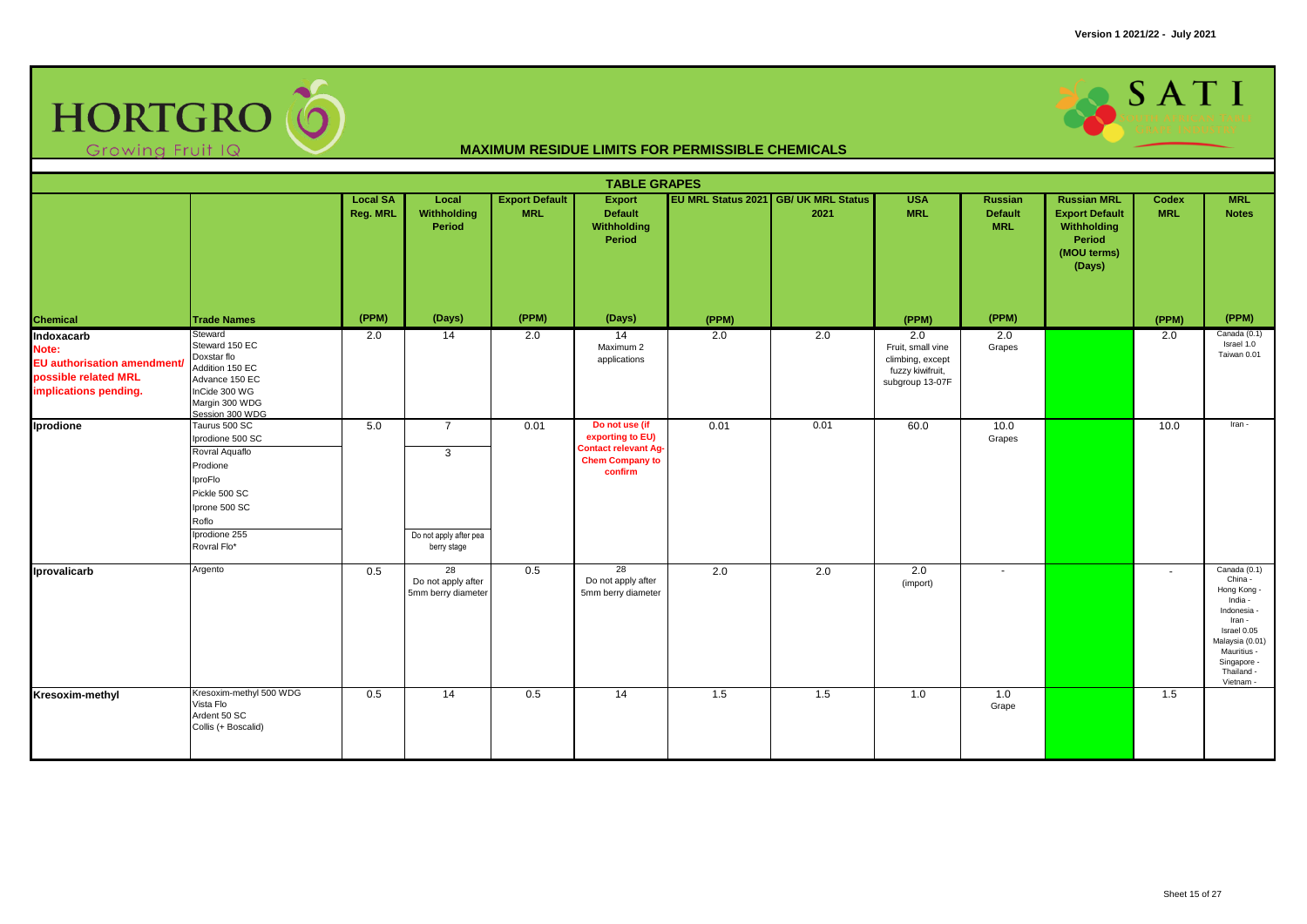

|                                                                                                                                      |                                                                                                                                                                                                        |                             |                                            |                                     | <b>TABLE GRAPES</b>                                      |                     |                                              |                          |                                                |                                                                                                      |                                                           |                                        |
|--------------------------------------------------------------------------------------------------------------------------------------|--------------------------------------------------------------------------------------------------------------------------------------------------------------------------------------------------------|-----------------------------|--------------------------------------------|-------------------------------------|----------------------------------------------------------|---------------------|----------------------------------------------|--------------------------|------------------------------------------------|------------------------------------------------------------------------------------------------------|-----------------------------------------------------------|----------------------------------------|
|                                                                                                                                      |                                                                                                                                                                                                        | <b>Local SA</b><br>Reg. MRL | Local<br>Withholding<br>Period             | <b>Export Default</b><br><b>MRL</b> | <b>Export</b><br><b>Default</b><br>Withholding<br>Period |                     | EU MRL Status 2021 GB/ UK MRL Status<br>2021 | <b>USA</b><br><b>MRL</b> | <b>Russian</b><br><b>Default</b><br><b>MRL</b> | <b>Russian MRL</b><br><b>Export Default</b><br>Withholding<br><b>Period</b><br>(MOU terms)<br>(Days) | Codex<br><b>MRL</b>                                       | <b>MRL</b><br><b>Notes</b>             |
| <b>Chemical</b>                                                                                                                      | <b>Trade Names</b>                                                                                                                                                                                     | (PPM)                       | (Days)                                     | (PPM)                               | (Days)                                                   | (PPM)               |                                              | (PPM)                    | (PPM)                                          |                                                                                                      | (PPM)                                                     | (PPM)                                  |
| Lambda - cyhalothrin                                                                                                                 | Karate EC<br>Karate Zeon<br>Judo 50 EC<br>Lambda 50 EC<br>Ag-Lambda 50 EC<br>Lambda EC<br>Lambda Cyhalothrin 50<br>Attacke<br>Lamdex 5 EC<br>Karis 5 CS<br>Lamdex 5 CS                                 | 0.2                         | $\overline{28}$                            | 0.08                                | Contact relevant Ag-<br>Chem Company to<br>confirm       | 0.08                | 0.08                                         | 0.01                     | 0.15<br>Grapes                                 | ontact relevant Ag<br>Chem Company to<br>confirm                                                     | 0.2<br>(cyhalothrin,<br>Berries and<br>other small fruit) | Oman restricted<br>use<br>India 0.05   |
| <b>Mancozeb</b><br>Note:<br>EU authorisation amendment/<br>possible related MRL<br>implications pending.<br>*also refer to metalaxyl | Curzate Pro<br>Newzeb 800 WP<br>Unizeb WP<br>Tridex WP<br>Farmag Mancozeb 800 WP<br>Penncozeb WG<br>Pennfluid 420 SC<br>Crater MX 700 WP<br>Metastar 700 WP                                            | 3.0                         | Not after 5mm berry<br>diameter<br>56 days | 3.0                                 | Not after 5mm<br>berry diameter                          | 5.0<br>(as $CS_2$ ) | 5.0<br>$(as CS2)$                            | 1.5                      | 0.1<br>Grapes                                  | Not later than one<br>week after flowering                                                           | 5.0<br>(Dithiocarb.)                                      | Oman prohibited<br>use<br>Thailand 2.0 |
| * also refer to Fenamidone                                                                                                           | Villa Unizeb 750 WDG<br>Tozeb Flo<br>Tozeb WP<br>Villa Unizeb 800 WP<br>Mancozeb 800 WP (L9169)<br>Dithane M-45 800 WP NT<br>Dithane M-45 800 WP<br>Dithane 750 WG Neotec<br>Ventum 800 WP<br>No-Blite |                             | 4-6 weeks                                  |                                     |                                                          |                     |                                              |                          |                                                |                                                                                                      |                                                           |                                        |
| and Fosetyl-Al<br>*also refer to benthiavalicarb<br>*also refer to metalaxyl                                                         | Mancozeb 800 WP<br>Vondozeb<br>Tsumeb<br>Newzeb 455 SC<br>Valbon WG*<br>MILOR MZ                                                                                                                       |                             |                                            |                                     |                                                          |                     |                                              |                          |                                                |                                                                                                      |                                                           |                                        |
|                                                                                                                                      | Milor700 WP<br>Metazeb 700 WP                                                                                                                                                                          |                             |                                            |                                     |                                                          |                     |                                              |                          |                                                |                                                                                                      |                                                           |                                        |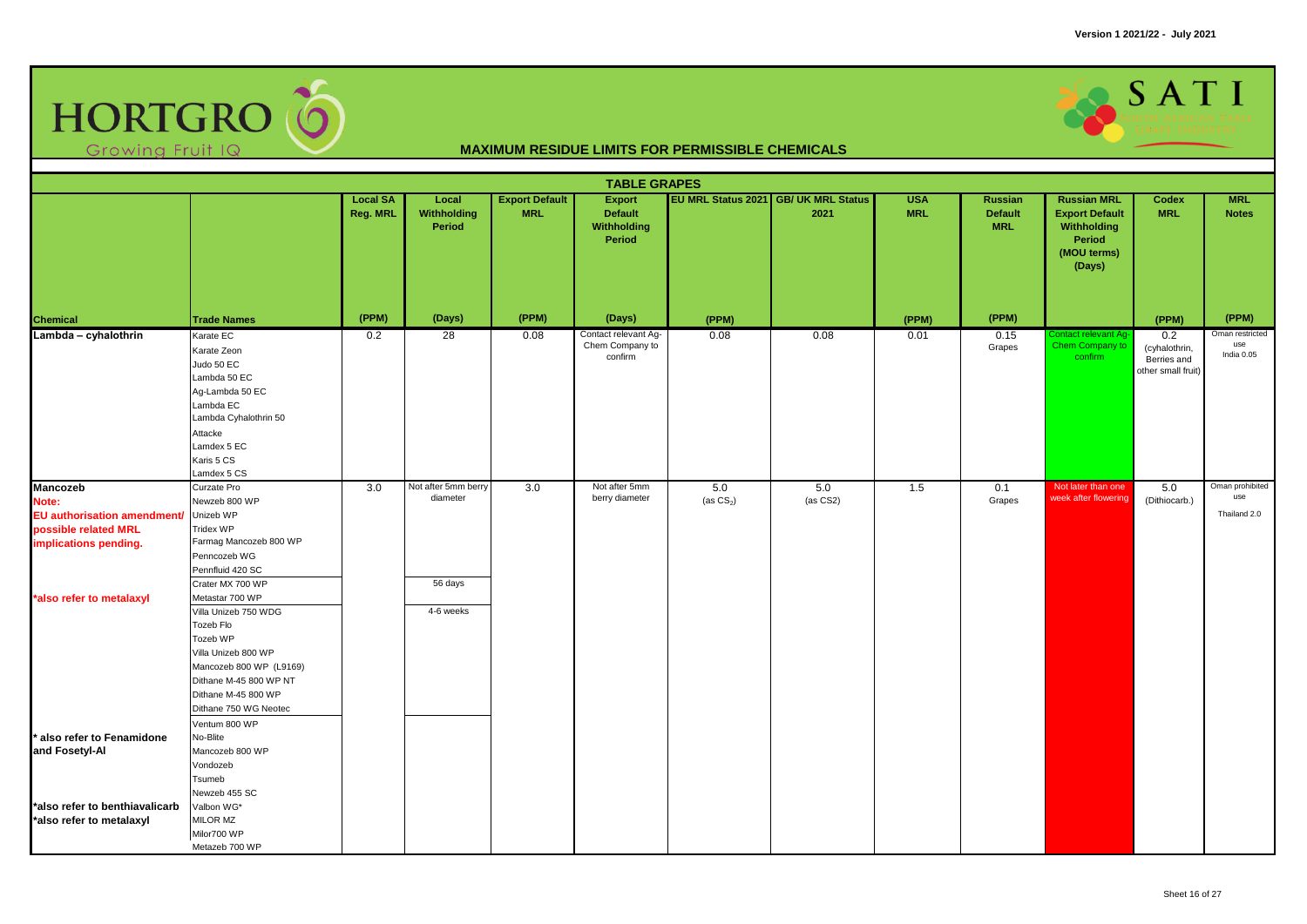

|                                          |                                                                   |                             |                                                            |                                     | <b>TABLE GRAPES</b>                                        |                                                                   |                                              |                                                                                     |                                                |                                                                                                      |                      |                                                                                                                                                                                                                                                        |
|------------------------------------------|-------------------------------------------------------------------|-----------------------------|------------------------------------------------------------|-------------------------------------|------------------------------------------------------------|-------------------------------------------------------------------|----------------------------------------------|-------------------------------------------------------------------------------------|------------------------------------------------|------------------------------------------------------------------------------------------------------|----------------------|--------------------------------------------------------------------------------------------------------------------------------------------------------------------------------------------------------------------------------------------------------|
|                                          |                                                                   | <b>Local SA</b><br>Reg. MRL | Local<br>Withholding<br>Period                             | <b>Export Default</b><br><b>MRL</b> | <b>Export</b><br><b>Default</b><br>Withholding<br>Period   |                                                                   | EU MRL Status 2021 GB/ UK MRL Status<br>2021 | <b>USA</b><br><b>MRL</b>                                                            | <b>Russian</b><br><b>Default</b><br><b>MRL</b> | <b>Russian MRL</b><br><b>Export Default</b><br>Withholding<br><b>Period</b><br>(MOU terms)<br>(Days) | Codex<br><b>MRL</b>  | <b>MRL</b><br><b>Notes</b>                                                                                                                                                                                                                             |
| <b>Chemical</b>                          | <b>Trade Names</b>                                                | (PPM)                       | (Days)                                                     | (PPM)                               | (Days)                                                     | (PPM)                                                             |                                              | (PPM)                                                                               | (PPM)                                          |                                                                                                      | (PPM)                | (PPM)                                                                                                                                                                                                                                                  |
| * also refer to mandipropamid            | Pergado MZ<br>Newzeb 750 WDG<br>Mancozeb (L7352)<br>Zenith 750 WP |                             |                                                            |                                     |                                                            |                                                                   |                                              |                                                                                     |                                                |                                                                                                      |                      |                                                                                                                                                                                                                                                        |
| Mandipropamid<br>*also refer to mancozeb | Pergado MZ                                                        | 1.0                         | Not after 5mm berry<br>diameter                            | 1.0                                 | Not after 5 mm<br>berry diameter                           | 2.0                                                               | 2.0                                          | 1.4<br>Fruit, small vine<br>climbing, except<br>fuzzy kiwifruit,<br>subgroup 13-07F | 2.0<br>Grapes                                  |                                                                                                      | 2.0                  | Oman Mancozeb -<br>Prohibited use                                                                                                                                                                                                                      |
| Mandipropamid<br>÷.                      | Pergado F                                                         | 1.0                         | 4-6 Weeks before<br>harvest (when<br>berries are pea size) | 1.0                                 | 4-6 Weeks before<br>harvest (when berries<br>are pea size) | 2.0                                                               | 2.0                                          | 1.4<br>Fruit, small vine<br>climbing, except<br>fuzzy kiwifruit,<br>subgroup 13-07F | 2.0<br>Grapes                                  |                                                                                                      | 2.0                  | Oman Mancozeb -<br>Prohibited use                                                                                                                                                                                                                      |
| <b>Folpet</b>                            |                                                                   | 15.0                        |                                                            | 6.0                                 |                                                            | 6.0                                                               | 6.0                                          | 50.0<br>(import)                                                                    | 0.02<br>Grapes                                 |                                                                                                      | 10.0                 | Iran Suspended<br>pesticide<br>Oman prohibited<br>use<br>Taiwan<br>prohibited use                                                                                                                                                                      |
| <b>Maneb</b>                             | Mangle SC<br>Vandal                                               | 3.0                         | 4-6 weeks                                                  | 3.0                                 | 4-6 weeks                                                  | 5.0<br>(as $CS_2$ )                                               | 5.0<br>(as CS2)                              | $\overline{\phantom{a}}$                                                            | 5.0<br>Grape, Ditiocarb.                       |                                                                                                      | 5.0<br>(Dithiocarb.) | Oman prohibited<br>use                                                                                                                                                                                                                                 |
| Meptyldinocap                            | Karathane Star 350 EC                                             | 0.5                         | Use only before<br>blossom                                 | 0.5                                 | Use only before<br>blossom                                 | 1.0<br>(Unpublished Sante<br>12108/2020, proposed<br>new MRL 0.2) | 1.0                                          | 0.2                                                                                 | $\sim$                                         |                                                                                                      | 0.2                  | Canada (0.1)<br>China 0.2<br>Hong Kong 0.2<br>[India $0.2$ ]<br>Indonesia 0.2<br>[Iran $0.2$ ]<br>Israel 0.1<br>[Malaysia 0.2]<br>[Mauritius 0.2]<br>[Oman $0.2$ ]<br>Saudi Arabia 0.2<br>[Singapore 0.2]<br>Switzeland -<br>Taiwan -<br>[Thailand 02] |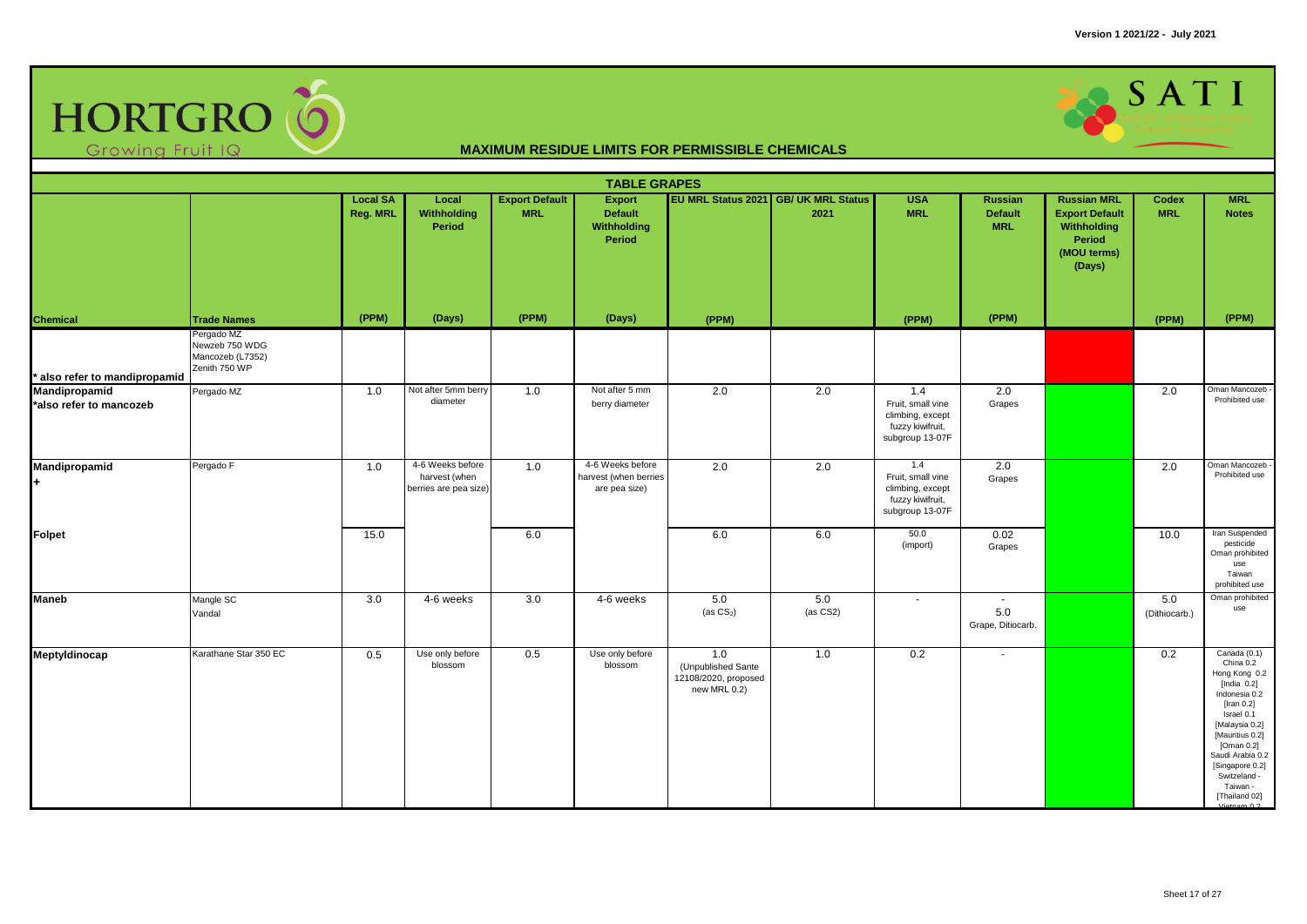

|                                                     |                                                                                          |                             |                                          |                                     | <b>TABLE GRAPES</b>                                                     |                     |                                              |                          |                                         |                                                                                               |                      |                                                                                                                                                                                                                                                                                           |
|-----------------------------------------------------|------------------------------------------------------------------------------------------|-----------------------------|------------------------------------------|-------------------------------------|-------------------------------------------------------------------------|---------------------|----------------------------------------------|--------------------------|-----------------------------------------|-----------------------------------------------------------------------------------------------|----------------------|-------------------------------------------------------------------------------------------------------------------------------------------------------------------------------------------------------------------------------------------------------------------------------------------|
|                                                     |                                                                                          | <b>Local SA</b><br>Reg. MRL | Local<br>Withholding<br>Period           | <b>Export Default</b><br><b>MRL</b> | <b>Export</b><br><b>Default</b><br>Withholding<br>Period                |                     | EU MRL Status 2021 GB/ UK MRL Status<br>2021 | <b>USA</b><br><b>MRL</b> | Russian<br><b>Default</b><br><b>MRL</b> | <b>Russian MRL</b><br><b>Export Default</b><br>Withholding<br>Period<br>(MOU terms)<br>(Days) | Codex<br><b>MRL</b>  | <b>MRL</b><br><b>Notes</b>                                                                                                                                                                                                                                                                |
| Chemical                                            | <b>Trade Names</b>                                                                       | (PPM)                       | (Days)                                   | (PPM)                               | (Days)                                                                  | (PPM)               |                                              | (PPM)                    | (PPM)                                   |                                                                                               | (PPM)                | (PPM)                                                                                                                                                                                                                                                                                     |
| Mercaptothion/<br><b>Malathion</b>                  | Datathion<br>Mercaptothion 500 EC<br>Kickback 700 MZ<br>Harrier 500 EC<br>Insecto 500 EC | 2.0                         | 10                                       | 0.02                                | 10<br>Bait application<br><b>ONLY</b><br>Never apply bait to<br>bunches | 0.02                | 0.02                                         | 8.0                      | 5.0<br>Grapes                           |                                                                                               | 5.0                  | Israel -                                                                                                                                                                                                                                                                                  |
| Metalaxyl-M (Mefenoxam)<br>* also refer to Mancozeb | Ridomil Gold Pepite<br>MILOR MZ                                                          | 1.5                         | 56<br>(Do not apply<br>after flowering)  | 1.5                                 | Not after pea berry<br>stage                                            | 2.0                 | 2.0                                          | 2.0                      | 2.0<br>Grapes                           |                                                                                               | 1.0                  | Canada 1.0<br>Hong Kong 1.0<br>China 1.0<br>India 1.0<br>Indonesia 1.0<br>[Iran $1.0$ ]<br>Israel 1.0<br>Japan 1.0<br>[Malaysia 1.0]<br>[Mauritius 1.0]<br>Oman Mancozeb<br>Prohibited use<br>[Oman Metalaxyl<br>1.0]<br>Saudi Arabia 1.0<br>Singapore 1.0<br>Thailand 1.0<br>Vietnam 1.0 |
| Methidathion                                        | Suprathion 420 EC<br>Arythion 420 EC<br>Methidathion 420 EC                              | 0.2                         | $EC-8$<br>WP-Not after pea<br>berry size | 0.02                                | Up to flowering only                                                    | 0.02                | 0.02                                         | $\overline{\phantom{a}}$ | 1.0<br>Grapes                           |                                                                                               | 1.0                  | Iran Banned<br>pesticide<br>Oman prohibited<br>use                                                                                                                                                                                                                                        |
| <b>Metiram</b>                                      |                                                                                          | 3.0                         | Not after small pea<br>(5mm) berry size  | 3.0                                 | 35<br>Not later than 5mm<br>berry size                                  | 5.0<br>(as $CS_2$ ) | 5.0<br>(as CS2)                              | $\sim$                   | 0.02<br>All food products               | Contact relevant Ag-<br>chem company to<br>confirm                                            | 5.0<br>(Dithiocarb.) | Thailand 2.0                                                                                                                                                                                                                                                                              |
| <b>Metrafenone</b>                                  | Vivando                                                                                  | 0.5                         | 28                                       | 0.5                                 | 28                                                                      | 7.0                 | 7.0                                          | 4.5                      | 5.0<br>Grapes                           |                                                                                               | 5.0                  | Japan (0.01)                                                                                                                                                                                                                                                                              |
| <b>Mevinphos</b>                                    | Phosdrin 500 SL                                                                          | 0.2                         | $\overline{7}$                           | 0.01                                | Not later than 5mm<br>berry diameter                                    | 0.01                | 0.01                                         | $\sim$                   | $\sim$                                  |                                                                                               | $\sim$               | Oman prohibited<br>use                                                                                                                                                                                                                                                                    |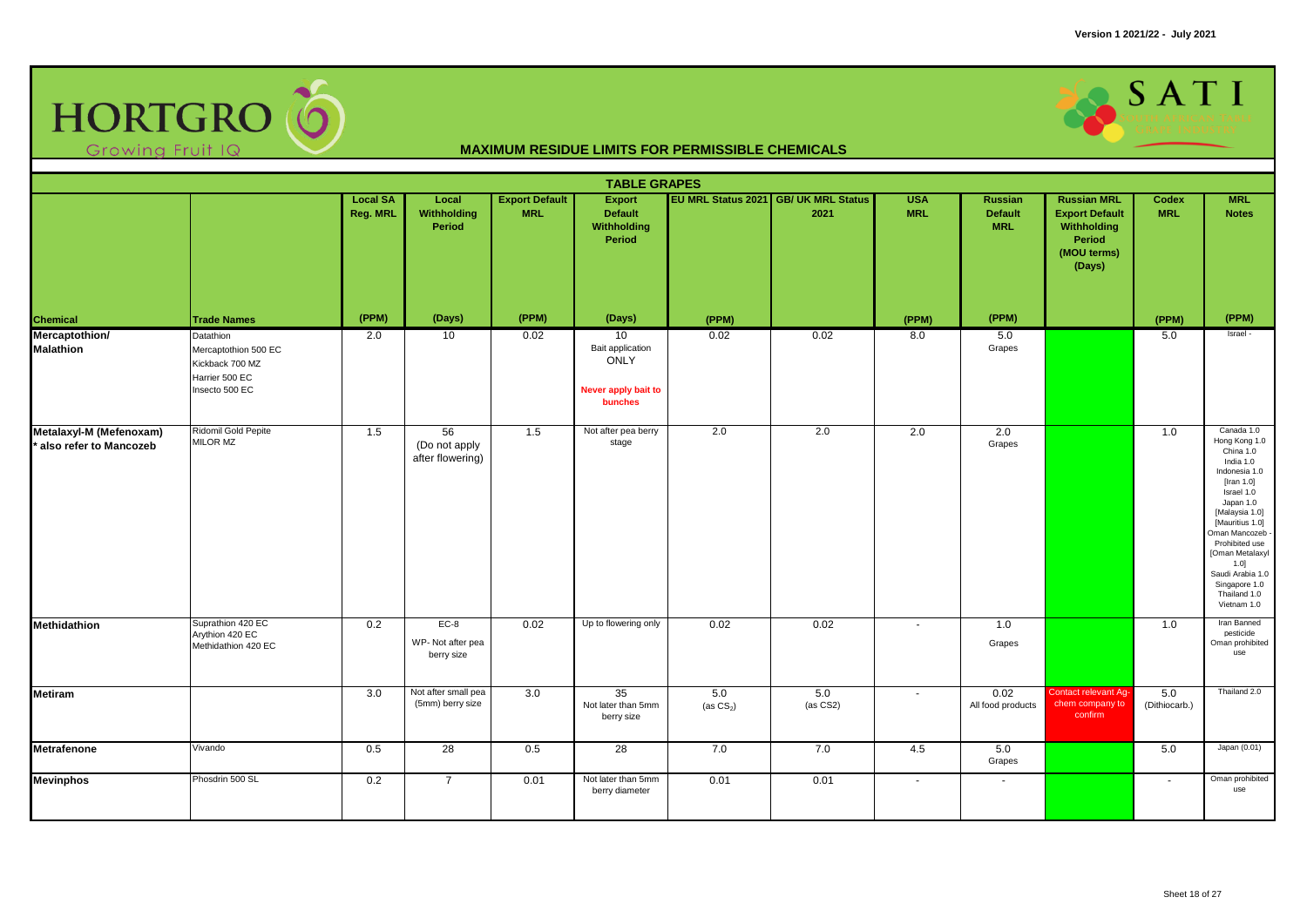

|                                                                                    | <b>TABLE GRAPES</b><br>EU MRL Status 2021 GB/ UK MRL Status<br><b>Local SA</b><br><b>Export Default</b><br><b>Export</b><br><b>USA</b><br><b>Russian MRL</b><br><b>MRL</b><br>Local<br>Russian<br><b>Codex</b>                                                                                  |          |                                   |            |                                         |                                                                                          |                                                                                          |            |                              |                                                                         |                                    |                                                                                                                                                                 |  |  |
|------------------------------------------------------------------------------------|-------------------------------------------------------------------------------------------------------------------------------------------------------------------------------------------------------------------------------------------------------------------------------------------------|----------|-----------------------------------|------------|-----------------------------------------|------------------------------------------------------------------------------------------|------------------------------------------------------------------------------------------|------------|------------------------------|-------------------------------------------------------------------------|------------------------------------|-----------------------------------------------------------------------------------------------------------------------------------------------------------------|--|--|
|                                                                                    |                                                                                                                                                                                                                                                                                                 | Reg. MRL | Withholding<br>Period             | <b>MRL</b> | <b>Default</b><br>Withholding<br>Period |                                                                                          | 2021                                                                                     | <b>MRL</b> | <b>Default</b><br><b>MRL</b> | <b>Export Default</b><br>Withholding<br>Period<br>(MOU terms)<br>(Days) | <b>MRL</b>                         | <b>Notes</b>                                                                                                                                                    |  |  |
| Chemical                                                                           | <b>Trade Names</b>                                                                                                                                                                                                                                                                              | (PPM)    | (Days)                            | (PPM)      | (Days)                                  | (PPM)                                                                                    |                                                                                          | (PPM)      | (PPM)                        |                                                                         | (PPM)                              | (PPM)                                                                                                                                                           |  |  |
| Myrothecium verrucaria*<br>strain AARC-0255<br>fermentation solids and<br>solubles | DiTera                                                                                                                                                                                                                                                                                          | Exp.     | $\sim$                            | Exp.       | $\sim$                                  |                                                                                          | $\overline{a}$                                                                           | Exp.       | $\sim$                       |                                                                         |                                    |                                                                                                                                                                 |  |  |
| Oxamyl                                                                             | Vydate SL<br>Platoon 310 SL<br>Stetson 310 SL                                                                                                                                                                                                                                                   | $\sim$   | Dormant spray<br>before bud burst | $≤0.01$    | Dormant spray before<br>bud burst       | 0.01                                                                                     | 0.01                                                                                     | $\sim$     | $\sim$                       |                                                                         | $\sim$                             | Oman restricted<br>use                                                                                                                                          |  |  |
| Penconazole                                                                        | Topaz 200 EW<br>Excalibur 200 EW<br>Pencomax EW<br>Penconazole 200 EW<br>Captain<br>Avert 200 EW<br>Palette® 200 EW                                                                                                                                                                             | 0.2      | 14                                | 0.2        | 14                                      | 0.5                                                                                      | 0.5                                                                                      |            | 0.3<br>Grapes                |                                                                         | 0.4                                | Canada (0.1)                                                                                                                                                    |  |  |
| Phosphorous acid                                                                   | Rootex 400 SL<br>Phosphite 400 SL<br>Aq-Phos 400 SL<br>Fighter<br>Brilliant 300 SL<br><b>Brilliant SL</b><br>Hyperphos 400 SL<br>Rootmaster 200 SL<br>Rootmaster 400 SI<br>Hygrophos 400<br>PhosMaxx<br>PhosPlus<br>Phosguard 200 SL<br>Phosguard 400 SL<br>Mariphos 400 SL<br>Phostemic 400 SL | 25.0     | 28                                | 25.0       | 28                                      | 100.0<br>(sum fosetyl +<br>phosphorous acid and<br>their salts, expressed<br>as fosetyl) | 100.0<br>(sum fosetyl +<br>phosphorous acid and<br>their salts, expressed as<br>fosetyl) | Exp.       | $\sim$                       |                                                                         | 60.0<br>(Grapes,<br>as Fosetyl-al) | China 10.0<br>(Temporary MRL,<br>as Fosetyl-Al)<br>Hong Kong 10.0 as<br>Fosetyl-Al<br>India 10.0 as<br>Fosetyl-Al<br>Israel 5.0 as<br>Fosetyl-Al<br>Taiwan 20.0 |  |  |
| Potassium bicarbonate (also<br>known as potassium<br>hydrogen carbonate)           | Agri-Cure SP                                                                                                                                                                                                                                                                                    | $\sim$   | $\mathbf 0$                       | $\sim$     | $\mathbf 0$                             | No MRL required                                                                          | $\sim$                                                                                   | Exp.       | $\overline{\phantom{a}}$     |                                                                         | $\sim$                             |                                                                                                                                                                 |  |  |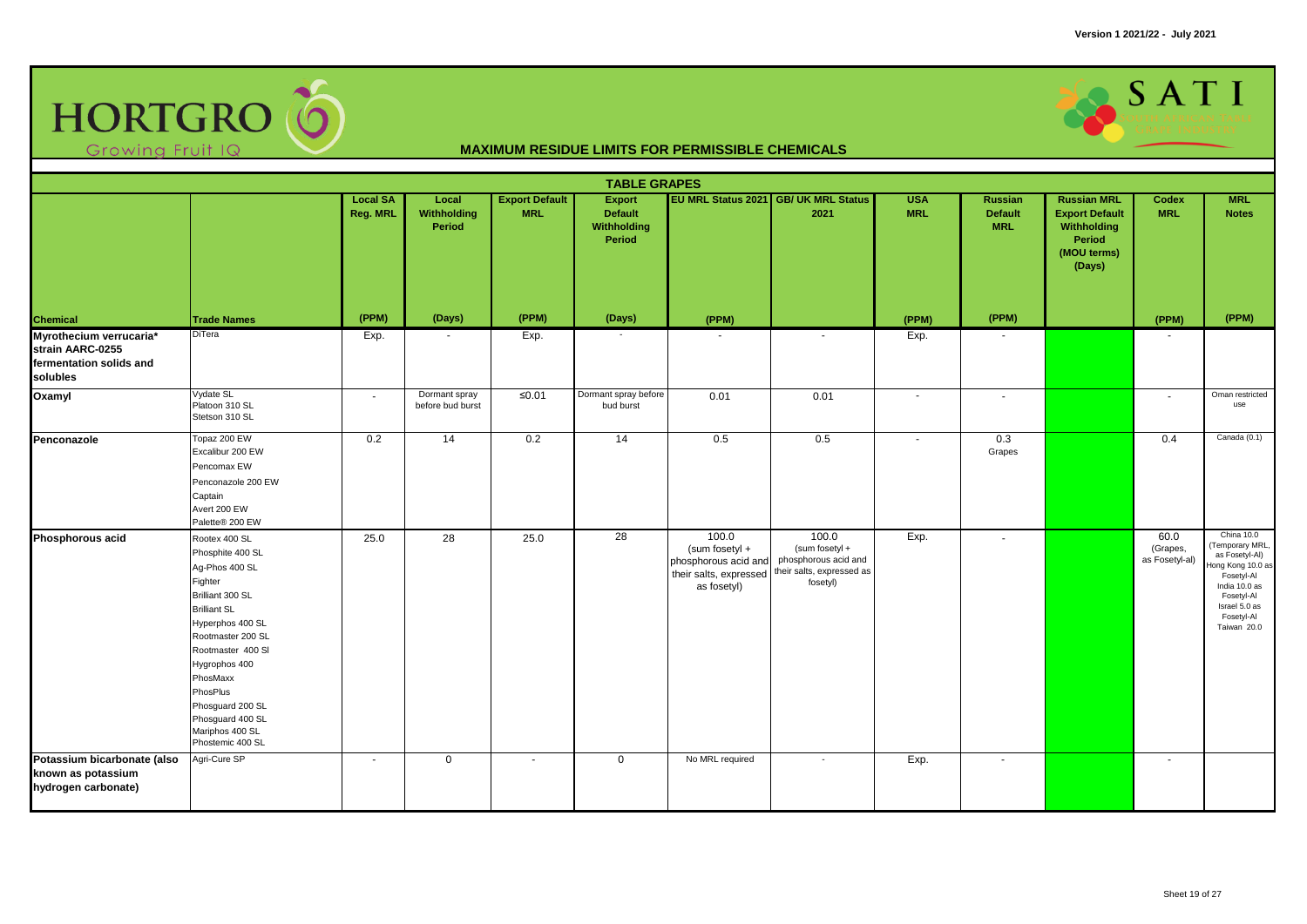

|                     |                                       |                             |                                                          |                                     | <b>TABLE GRAPES</b>                                             |                                                                                          |                                                                                          |                          |                                  |                                                                                               |                                    |                                                                                                                                                   |
|---------------------|---------------------------------------|-----------------------------|----------------------------------------------------------|-------------------------------------|-----------------------------------------------------------------|------------------------------------------------------------------------------------------|------------------------------------------------------------------------------------------|--------------------------|----------------------------------|-----------------------------------------------------------------------------------------------|------------------------------------|---------------------------------------------------------------------------------------------------------------------------------------------------|
|                     |                                       | <b>Local SA</b><br>Reg. MRL | Local<br>Withholding<br>Period                           | <b>Export Default</b><br><b>MRL</b> | <b>Export</b><br><b>Default</b><br><b>Withholding</b><br>Period |                                                                                          | EU MRL Status 2021 GB/ UK MRL Status<br>2021                                             | <b>USA</b><br><b>MRL</b> | Russian<br>Default<br><b>MRL</b> | <b>Russian MRL</b><br><b>Export Default</b><br>Withholding<br>Period<br>(MOU terms)<br>(Days) | Codex<br><b>MRL</b>                | <b>MRL</b><br><b>Notes</b>                                                                                                                        |
| Chemical            | <b>Trade Names</b>                    | (PPM)                       | (Days)                                                   | (PPM)                               | (Days)                                                          | (PPM)                                                                                    |                                                                                          | (PPM)                    | (PPM)                            |                                                                                               | (PPM)                              | (PPM)                                                                                                                                             |
| Potassium phosphite | K-Phite<br>Phitemaxx                  | 25.0                        | $\overline{28}$                                          | 25.0                                | 28                                                              | 100.0<br>(sum fosetyl +<br>phosphorous acid and<br>their salts, expressed<br>as fosetyl) | 100.0<br>(sum fosetyl +<br>phosphorous acid and<br>their salts, expressed as<br>fosetyl) | Exp.                     | $\sim$                           |                                                                                               | 60.0<br>(Grapes,<br>as Fosetyl-al) | China 10.0<br>(Temporary MRL,<br>as Fosetyl-Al)<br>Hong Kong 10.0 as<br>Fosetyl-Al<br>Israel 5.0 as<br>Fosetyl-Al<br>Taiwan 20.0                  |
| Salicylic acid      |                                       | $\sim$                      |                                                          |                                     |                                                                 | No MRL required                                                                          |                                                                                          |                          |                                  |                                                                                               | $\sim$                             |                                                                                                                                                   |
| Procymidone         | <b>Hit 500 SC</b><br>Sumisclex SC     | 5.0                         | 5<br>3                                                   | 0.01                                | Do not apply after<br>blossom                                   | 0.01                                                                                     | 0.01                                                                                     |                          | 5.0<br>Grapes                    |                                                                                               | $\sim$                             |                                                                                                                                                   |
| <b>Profenofos</b>   | Profenofos 500<br>Selefos<br>Selecron | $\sim$                      | Early spring<br>appplication only,<br>prior to flowering | $\leq 0.01$                         | Early spring<br>appplication only, prior<br>to flowering        | 0.01                                                                                     | 0.01                                                                                     | $\sim$                   | $\sim$                           |                                                                                               | $\sim$                             | Oman prohibited<br>use                                                                                                                            |
| Proquinazid         | Talendo                               | 0.5                         | $\overline{28}$                                          | 0.5                                 | 28<br>Max. 3 applications                                       | 0.5                                                                                      | 0.5                                                                                      | 0.5<br>Import tolerance  | 0.5<br>Grape                     |                                                                                               | $\sim$                             | China -<br>Hong Kong -<br>India -<br>Japan -<br>Indonesia -<br>Iran -<br>Malaysia (0.01)<br>Mauritius -<br>Singapore -<br>Thailand -<br>Vietnam - |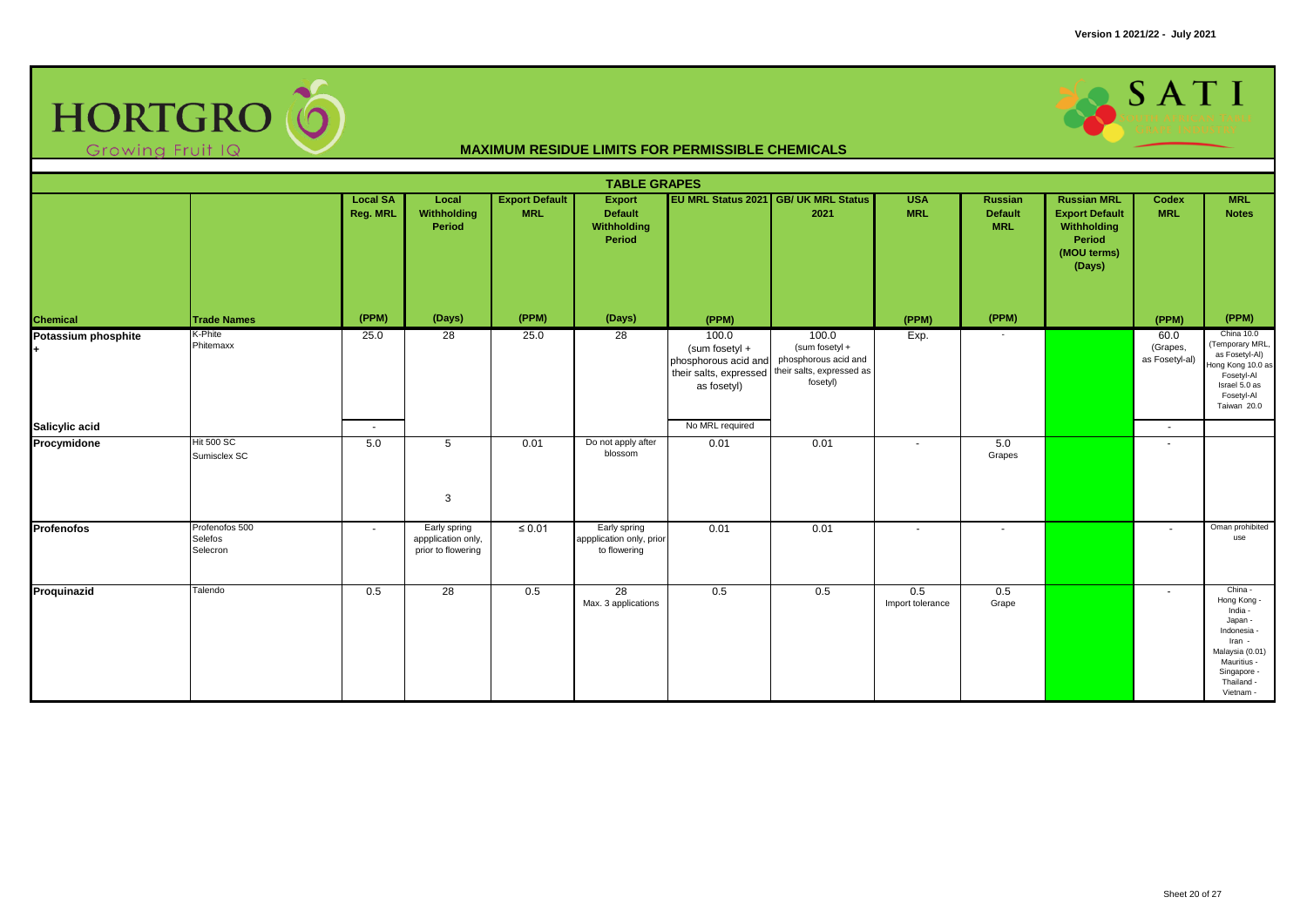

|                           |                                                                            |                             |                                |                                     | <b>TABLE GRAPES</b>                                      |       |                                              |                                                                                    |                                                |                                                                                               |                                     |                                                                                                                                                                         |
|---------------------------|----------------------------------------------------------------------------|-----------------------------|--------------------------------|-------------------------------------|----------------------------------------------------------|-------|----------------------------------------------|------------------------------------------------------------------------------------|------------------------------------------------|-----------------------------------------------------------------------------------------------|-------------------------------------|-------------------------------------------------------------------------------------------------------------------------------------------------------------------------|
|                           |                                                                            | <b>Local SA</b><br>Reg. MRL | Local<br>Withholding<br>Period | <b>Export Default</b><br><b>MRL</b> | <b>Export</b><br><b>Default</b><br>Withholding<br>Period |       | EU MRL Status 2021 GB/ UK MRL Status<br>2021 | <b>USA</b><br><b>MRL</b>                                                           | <b>Russian</b><br><b>Default</b><br><b>MRL</b> | <b>Russian MRL</b><br><b>Export Default</b><br>Withholding<br>Period<br>(MOU terms)<br>(Days) | Codex<br><b>MRL</b>                 | <b>MRL</b><br><b>Notes</b>                                                                                                                                              |
| Chemical                  | <b>Trade Names</b>                                                         | (PPM)                       | (Days)                         | (PPM)                               | (Days)                                                   | (PPM) |                                              | (PPM)                                                                              | (PPM)                                          |                                                                                               | (PPM)                               | (PPM)                                                                                                                                                                   |
| Proquinazid               | Associate 240 EC                                                           | 0.5                         | 28                             | 0.5                                 | $\overline{28}$                                          | 0.5   | 0.5                                          | 0.5<br>Import tolerance                                                            | 0.5<br>Grape                                   | Contact relevant Ag-<br>chem company to<br>confirm                                            | $\sim$                              | China -<br>Hong Kong -<br>India -<br>Japan -<br>Indonesia -<br>Iran -<br>Malaysia (0.01)<br>Mauritius -<br>Singapore -<br>Thailand -<br>Vietnam -                       |
| Tetraconazole             |                                                                            |                             |                                |                                     |                                                          |       |                                              | 0.2<br>Small fruit vine<br>climbing, except<br>fuzzy kiwifruit,<br>subgroup 13-07F | $\sim$                                         |                                                                                               |                                     | China -<br>India -<br>Indonesia -<br>Iran -<br>Israel 0.05<br>Japan 0.2<br>Malaysia (0.01)<br>Mauritius -<br>Saudi Arabia 0.2<br>Singapore -<br>Thailand -<br>Vietnam - |
| <b>Prothiofos</b>         | Tokuthion <sup>®</sup> 960 EC                                              | 1.0                         | 60                             | $\leq 0.01$                         | Use only during<br>dormancy period<br>before budswell    | 0.01  | $\sim$                                       | $\sim$                                                                             | 0.1<br>Grapes                                  |                                                                                               | $\sim$                              |                                                                                                                                                                         |
| Pydiflumetofen (Adepidyn) | Miravis                                                                    | 2.0                         | $\overline{7}$                 | 0.01                                | Contact relevant Ag-<br>Chem company to<br>confirm       | 0.01  | $\blacksquare$                               | 1.5                                                                                | $\sim$                                         |                                                                                               | 1.5<br>Small fruit vine<br>climbing |                                                                                                                                                                         |
| Pyraclostrobin            | Cabrio<br>Pyrax<br>Constrictor 250 EC<br>Pyrabin 250 EC<br>Promoter 250 EC | 0.5                         | $\overline{28}$                | 0.3                                 | Contact relevant<br>Ag-Chem<br>Company to<br>confirm     | 0.3   | 1.0                                          | 2.0                                                                                | 2.0<br>Grape                                   |                                                                                               | 2.0                                 |                                                                                                                                                                         |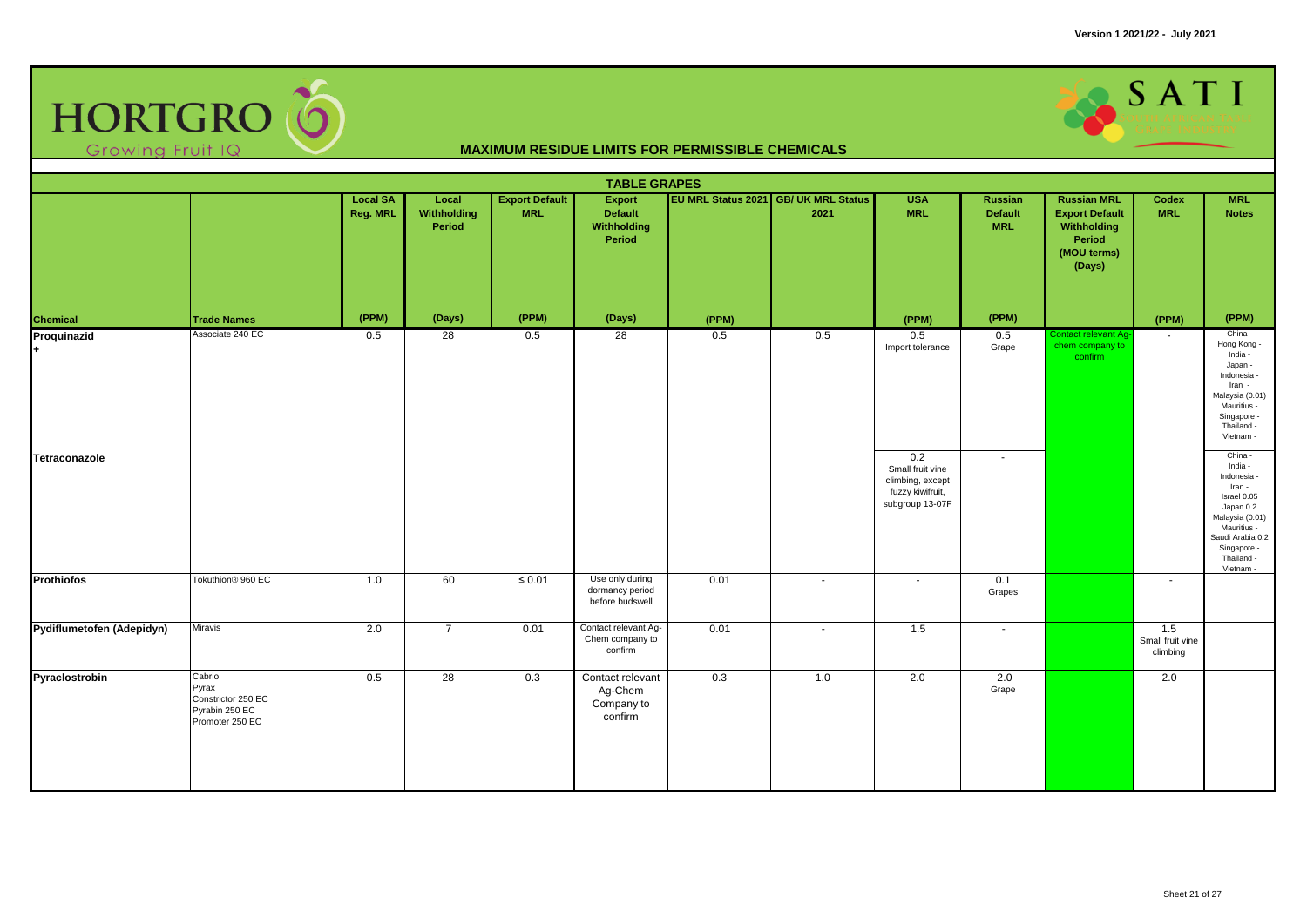

|                        |                                                                                                                   |                             |                                |                                     | <b>TABLE GRAPES</b>                                                                                                |                 |                                              |                                                            |                                         |                                                                                               |                     |                                                                                                                                                                                                                             |
|------------------------|-------------------------------------------------------------------------------------------------------------------|-----------------------------|--------------------------------|-------------------------------------|--------------------------------------------------------------------------------------------------------------------|-----------------|----------------------------------------------|------------------------------------------------------------|-----------------------------------------|-----------------------------------------------------------------------------------------------|---------------------|-----------------------------------------------------------------------------------------------------------------------------------------------------------------------------------------------------------------------------|
|                        |                                                                                                                   | <b>Local SA</b><br>Reg. MRL | Local<br>Withholding<br>Period | <b>Export Default</b><br><b>MRL</b> | <b>Export</b><br><b>Default</b><br><b>Withholding</b><br>Period                                                    |                 | EU MRL Status 2021 GB/ UK MRL Status<br>2021 | <b>USA</b><br><b>MRL</b>                                   | Russian<br><b>Default</b><br><b>MRL</b> | <b>Russian MRL</b><br><b>Export Default</b><br>Withholding<br>Period<br>(MOU terms)<br>(Days) | Codex<br><b>MRL</b> | <b>MRL</b><br><b>Notes</b>                                                                                                                                                                                                  |
| <b>Chemical</b>        | <b>Trade Names</b>                                                                                                | (PPM)                       | (Days)                         | (PPM)                               | (Days)                                                                                                             | (PPM)           |                                              | (PPM)                                                      | (PPM)                                   |                                                                                               | (PPM)               | (PPM)                                                                                                                                                                                                                       |
| Pyrimethanil           | Botrynil<br>Scala 400 SC<br>Pyrus 400 SC<br>Support 400 SC<br>Source 400 SC<br>Protector 400 SC<br>Pyrimet 400 SC | 5.0                         | 35<br>$\overline{7}$           | 5.0                                 | 35<br>Do not apply more<br>than 2 sprays per<br>season<br>$\overline{7}$<br>Do not apply more<br>than 2 sprays per | 5.0             | 5.0                                          | 5.0<br>Fruit, small, vine<br>climbing, sub-group<br>13-07F | 4.0<br>Grapes                           |                                                                                               | 4.0                 | [China $4.0$ ]<br>Hong Kong 4.0<br>Indonesia 4.0<br>[India $4.0$ ]<br>[Iran $4.0$ ]<br>Israel 2.0<br>[Malaysia 4.0]<br>[Mauritius 4.0]<br>[Oman 4.0]<br>Saudi Arabia 4.0<br>[Singapore 4.0]<br>Taiwan -<br>Vietnam 4.0      |
|                        |                                                                                                                   |                             |                                |                                     | season                                                                                                             |                 |                                              |                                                            |                                         |                                                                                               |                     |                                                                                                                                                                                                                             |
| Pyrimethanil<br>÷.     | Tutor 500 SC                                                                                                      | 5.0                         | $\overline{28}$                | 0.5                                 | 28                                                                                                                 | 5.0             | 5.0                                          | 5.0<br>Fruit, small, vine<br>climbing, sub-group<br>13-07F | 4.0<br>Grapes                           |                                                                                               | 4.0                 | [China $4.0$ ]<br>Hong Kong 4.0<br>Indonesia 4.0<br>[India $4.0$ ]<br>$[$ Iran 4.0 $]$<br>Israel 2.0<br>[Malaysia 4.0]<br>[Mauritius 4.0]<br>[Oman 4.0]<br>Saudi Arabia 4.0<br>[Singapore 4.0]<br>Taiwan -<br>Vietnam $4.0$ |
| Fludioxonil            |                                                                                                                   | 0.5                         |                                |                                     |                                                                                                                    |                 |                                              | 2.0<br>Fruit, small, vine<br>climbing, sub-group<br>13-07F | 2.0<br>Grapes                           |                                                                                               | 2.0                 |                                                                                                                                                                                                                             |
| Quinoxyfen             | Legend 250 SC<br>Proxima<br>FABLE 250 SC<br><b>LORE 250 SC</b>                                                    | 1.0                         | 21                             | 1.0                                 | 21                                                                                                                 | 1.0             | 1.0                                          | 2.0<br>Fruit, small, vine<br>climbing, sub-group<br>13-07F | 2.0<br>Grape                            |                                                                                               | 2.0                 | Israel 0.5                                                                                                                                                                                                                  |
| <b>S-Abscisic Acid</b> | ProTone<br>Excelero<br>Intensify Powder                                                                           | Exp.                        |                                | $\leq 0.01$                         |                                                                                                                    | No MRL required |                                              | Exp.                                                       | $\sim$                                  |                                                                                               | $\sim$              | Japan -                                                                                                                                                                                                                     |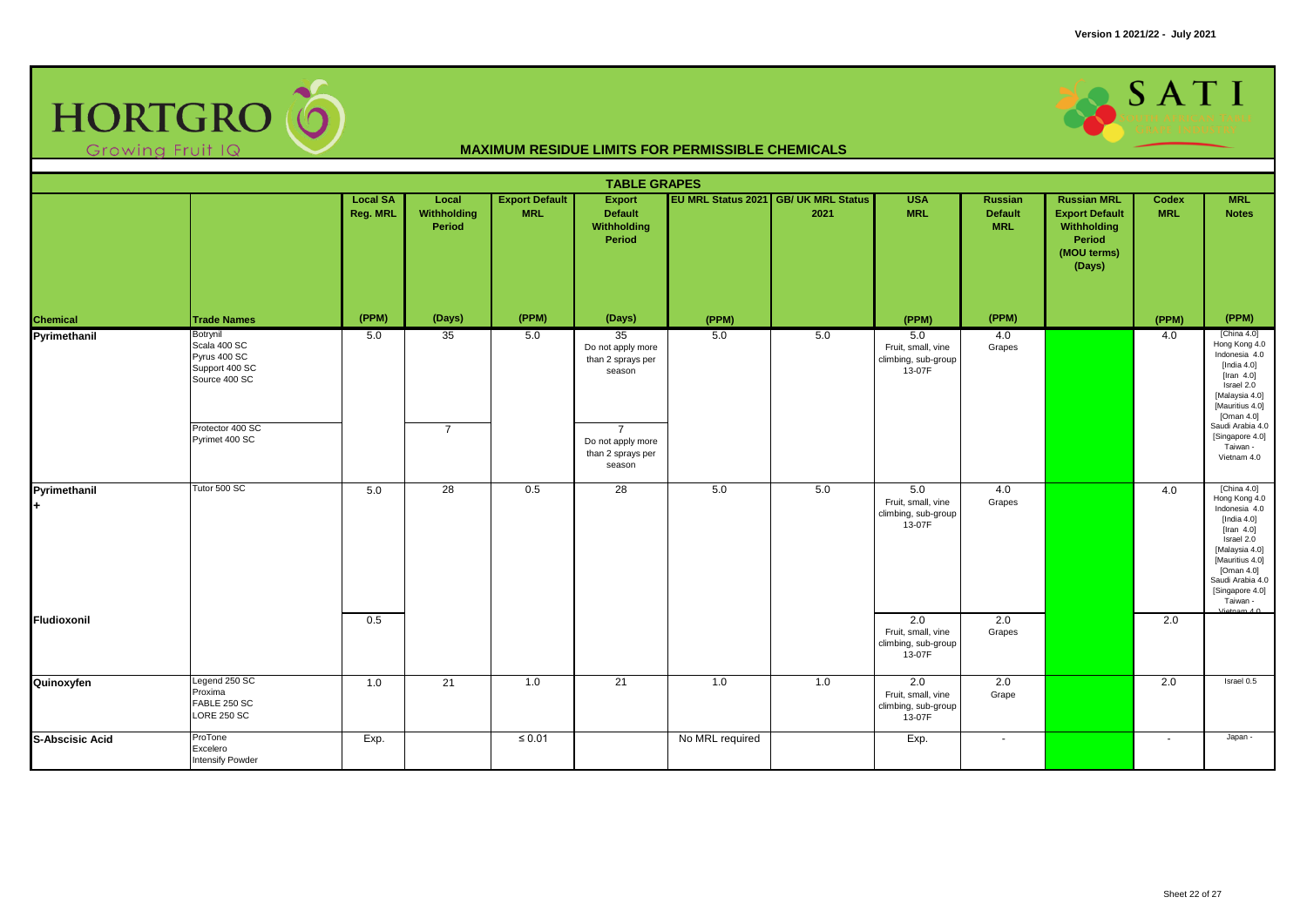

|                              |                                                                |                             |                                                                  |                                     | <b>TABLE GRAPES</b>                                                    |                                                                  |                                              |                                                                                      |                                                |                                                                                               |                     |                                                                                                                                                                                                         |
|------------------------------|----------------------------------------------------------------|-----------------------------|------------------------------------------------------------------|-------------------------------------|------------------------------------------------------------------------|------------------------------------------------------------------|----------------------------------------------|--------------------------------------------------------------------------------------|------------------------------------------------|-----------------------------------------------------------------------------------------------|---------------------|---------------------------------------------------------------------------------------------------------------------------------------------------------------------------------------------------------|
|                              |                                                                | <b>Local SA</b><br>Reg. MRL | Local<br>Withholding<br>Period                                   | <b>Export Default</b><br><b>MRL</b> | Export<br><b>Default</b><br><b>Withholding</b><br>Period               |                                                                  | EU MRL Status 2021 GB/ UK MRL Status<br>2021 | <b>USA</b><br><b>MRL</b>                                                             | <b>Russian</b><br><b>Default</b><br><b>MRL</b> | <b>Russian MRL</b><br><b>Export Default</b><br>Withholding<br>Period<br>(MOU terms)<br>(Days) | Codex<br><b>MRL</b> | <b>MRL</b><br><b>Notes</b>                                                                                                                                                                              |
| Chemical                     | <b>Trade Names</b>                                             | (PPM)                       | (Days)                                                           | (PPM)                               | (Days)                                                                 | (PPM)                                                            |                                              | (PPM)                                                                                | (PPM)                                          |                                                                                               | (PPM)               | (PPM)                                                                                                                                                                                                   |
| Spinetoram                   | Delegate 250 WG                                                | 0.5                         | 3                                                                | 0.5                                 | $\mathbf{3}$                                                           | 0.5<br>(Unpublished Sante<br>10706/2020 proposed<br>new MRL 0.4) | 0.5                                          | 0.5<br>Fruit, small, vine<br>climbing, except<br>fuzzy kiwifruit,<br>subgroup 13-07F | $\sim$                                         |                                                                                               | 0.3                 | China 0.3<br>[Hong Kong 0.3]<br>Israel 0.1<br>Indonesia 0.3<br>[Iran $0.3$ ]<br>[Malaysia 0.3]<br>[Mauritius 0.3]<br>[Oman 0.3]<br>Saudi Arabia 0.3<br>[Singapore 0.3]<br>[Thailand 0.3]<br>Vietnam 0.3 |
| <b>Spinosad</b>              | Tracer 480 SC<br>Entrust Naturalyte 800 WP<br><b>GF-120 NF</b> | 0.1                         | $\overline{28}$<br>42<br>$\Omega$                                | 0.1                                 | 28<br>Max. 4 applications<br>$\Omega$<br>Multiple bait<br>applications | 0.5                                                              | 0.5                                          | 0.5<br>Fruit, small, vine<br>climbing, except<br>fuzzy kiwifruit,<br>subgroup 13-07F | 0.5<br>Grapes                                  |                                                                                               | 0.5                 |                                                                                                                                                                                                         |
| <b>Spinosad</b><br>$\ddot{}$ | STATIC Spinosad ME                                             | 0.1                         | $\mathbf{1}$                                                     | 0.1                                 | $\overline{1}$                                                         | 0.5                                                              | 0.5                                          | 0.5<br>Fruit, small, vine<br>climbing, except<br>fuzzy kiwifruit,<br>subgroup 13-07F | 0.5<br>Grapes                                  |                                                                                               | 0.5                 |                                                                                                                                                                                                         |
| <b>Methyl eugenol</b>        |                                                                | $\sim$                      |                                                                  | $\sim$                              |                                                                        | No MRL required                                                  | $\sim$                                       | $\overline{a}$                                                                       | $\overline{\phantom{a}}$                       |                                                                                               | $\sim$              |                                                                                                                                                                                                         |
| Spirotetramat                | Movento 240 SC<br>Harvest Spirotetramat 240 SC                 | 1.0                         | Do not apply<br>later than the<br>pea-berry stage<br>of the crop | 1.0                                 | Do not apply later<br>than the pea-berry<br>stage of the crop          | 2.0                                                              | 2.0                                          | 1.3<br>Fruit, small, vine<br>climbing, except<br>fuzzy kiwifruit,<br>subgroup 13-07F | 2.0<br>Grapes                                  |                                                                                               | 2.0                 | Israel 0.5                                                                                                                                                                                              |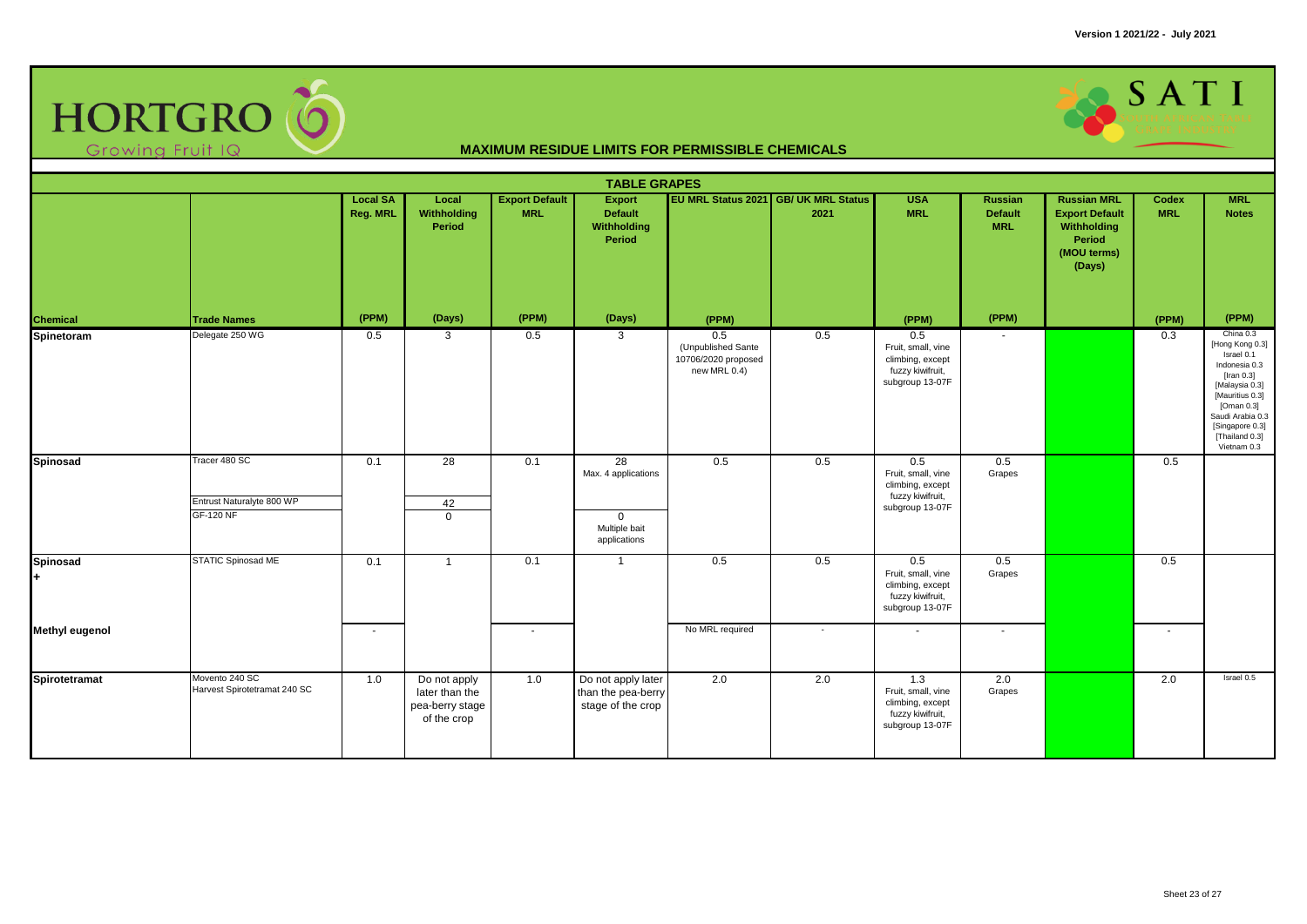

|                        |                                                                                                                                                                                                                                     |                             |                                                                                    |                                     | <b>TABLE GRAPES</b>                                                                                         |                 |                                              |                                                                                      |                                         |                                                                                               |                          |                                                                                                                                                                   |
|------------------------|-------------------------------------------------------------------------------------------------------------------------------------------------------------------------------------------------------------------------------------|-----------------------------|------------------------------------------------------------------------------------|-------------------------------------|-------------------------------------------------------------------------------------------------------------|-----------------|----------------------------------------------|--------------------------------------------------------------------------------------|-----------------------------------------|-----------------------------------------------------------------------------------------------|--------------------------|-------------------------------------------------------------------------------------------------------------------------------------------------------------------|
|                        |                                                                                                                                                                                                                                     | <b>Local SA</b><br>Reg. MRL | Local<br>Withholding<br>Period                                                     | <b>Export Default</b><br><b>MRL</b> | <b>Export</b><br>Default<br>Withholding<br>Period                                                           |                 | EU MRL Status 2021 GB/ UK MRL Status<br>2021 | <b>USA</b><br><b>MRL</b>                                                             | Russian<br><b>Default</b><br><b>MRL</b> | <b>Russian MRL</b><br><b>Export Default</b><br>Withholding<br>Period<br>(MOU terms)<br>(Days) | Codex<br><b>MRL</b>      | <b>MRL</b><br><b>Notes</b>                                                                                                                                        |
| <b>Chemical</b>        | <b>Trade Names</b>                                                                                                                                                                                                                  | (PPM)                       | (Days)                                                                             | (PPM)                               | (Days)                                                                                                      | (PPM)           |                                              | (PPM)                                                                                | (PPM)                                   |                                                                                               | (PPM)                    | (PPM)                                                                                                                                                             |
| Spiroxamine            | Prosper 500 EC<br>Potential 500 EC<br>Flourish 500 EC<br>Spirox 500 EC<br>Spiral 500 EC                                                                                                                                             | 1.0                         | Not after<br>commencement of<br>flowering<br>21                                    | 0.6                                 | Not after<br>commencement of<br>flowering                                                                   | 0.6             | 0.6                                          | 1.0<br>(import)                                                                      | 2.0<br>Grape                            |                                                                                               | $\overline{\phantom{a}}$ | China -<br>India -<br>Indonesia -<br>Iran -<br>Israel 0.05<br>Malaysia (0.01)<br>Mauritius -<br>Singapore -<br>Taiwan 0.5<br>Thailand -<br>Vietnam -              |
| <b>Sulfoxaflor</b>     | Closer 240SC                                                                                                                                                                                                                        | 1.0                         | 28                                                                                 | 1.0                                 | $\overline{28}$                                                                                             | 2.0             | 2.0                                          | 2.0<br>Fruit, small, vine<br>climbing, except<br>fuzzy kiwifruit,<br>subgroup 13-07F | $\sim$                                  |                                                                                               | 2.0                      | Hong Kong -<br>Israel 0.5                                                                                                                                         |
| <b>Sulphur</b>         | Thiovit Jet<br>Flowable Sulphur<br>Cosavet<br><b>Dusting Sulphur</b><br>Sulfostar<br>Striker<br>Ciplapol S 320<br><b>Striker SC</b><br>Microthiol Special<br>Sulphur 800 WDG<br>Kumulus WG<br><b>Tosul WG</b><br><b>Copsol Dust</b> | 50.0                        | DP-0 WP-**<br>4 - 6 weeks<br>Do not apply later<br>than the pea-size<br>stage<br>3 | 50.0                                | DP-0 WP-**<br>Not after small pea<br>(5mm) berry size<br>Do not apply later than<br>the pea-size stage<br>3 | No MRL required | No MRL Required                              | Exp.                                                                                 | $\sim$                                  |                                                                                               | $\sim$                   | China -<br>India -<br>Indonesia -<br>Iran -<br>Israel -<br>Malaysia Exp.<br>Mauritius No MRL<br>required<br>Taiwan Exp.<br>Thailand -<br>Vietnam -<br>Singapore - |
| Tea tree plant extract | <b>Timorex Gold</b>                                                                                                                                                                                                                 | $\sim$                      | $\sim$                                                                             | $\sim$                              | $\sim$                                                                                                      | No MRL required | No MRL required                              | $\sim$                                                                               | $\sim$                                  |                                                                                               | $\sim$                   |                                                                                                                                                                   |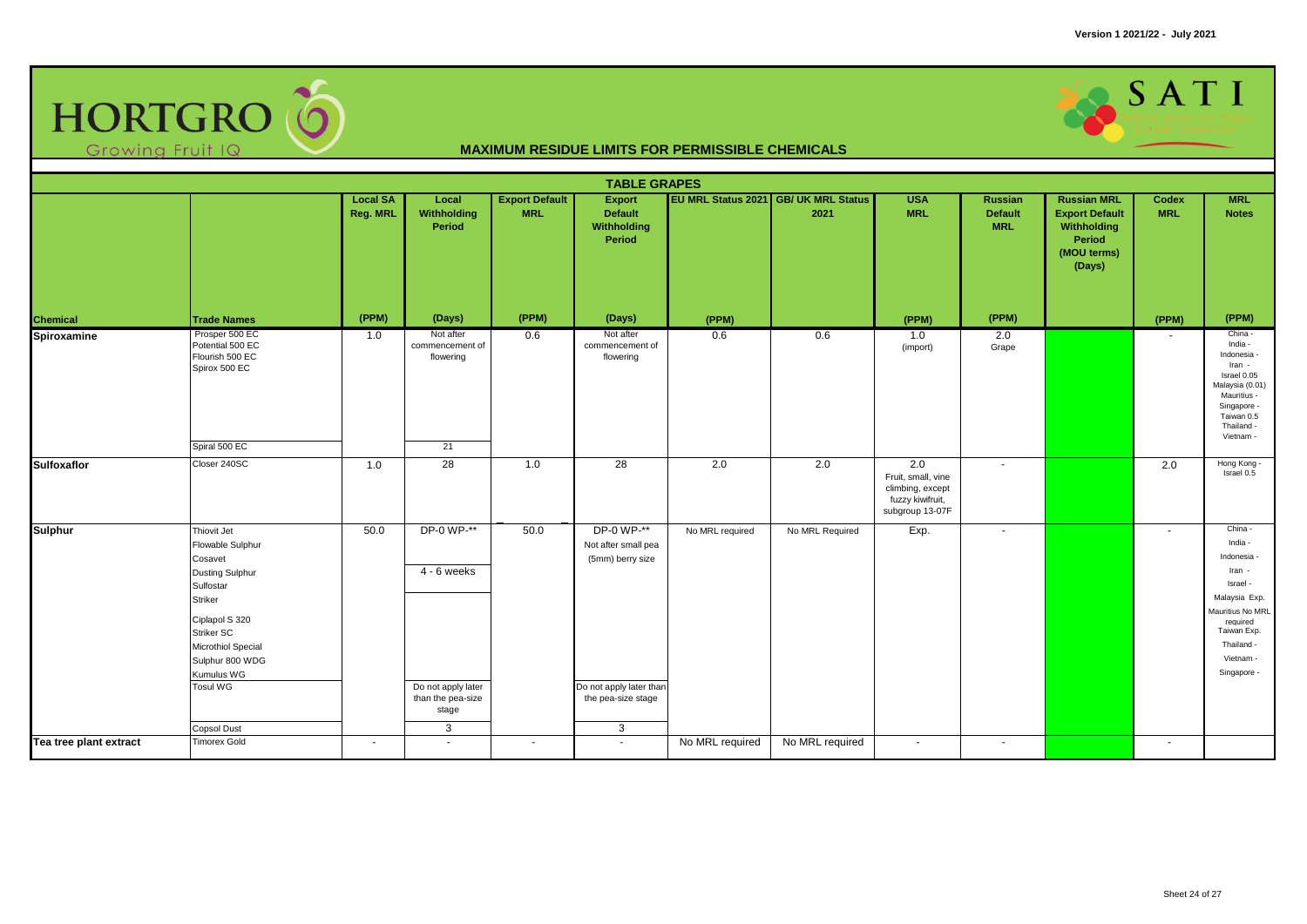

| <b>TABLE GRAPES</b>                                                                                   |                                                                  |                             |                                            |                                     |                                                                                                    |                                    |                                              |                                                                                    |                                                |                                                                                                      |                                   |                                                                                                                                                                                      |
|-------------------------------------------------------------------------------------------------------|------------------------------------------------------------------|-----------------------------|--------------------------------------------|-------------------------------------|----------------------------------------------------------------------------------------------------|------------------------------------|----------------------------------------------|------------------------------------------------------------------------------------|------------------------------------------------|------------------------------------------------------------------------------------------------------|-----------------------------------|--------------------------------------------------------------------------------------------------------------------------------------------------------------------------------------|
|                                                                                                       |                                                                  | <b>Local SA</b><br>Reg. MRL | Local<br>Withholding<br>Period             | <b>Export Default</b><br><b>MRL</b> | <b>Export</b><br><b>Default</b><br>Withholding<br>Period                                           |                                    | EU MRL Status 2021 GB/ UK MRL Status<br>2021 | <b>USA</b><br><b>MRL</b>                                                           | <b>Russian</b><br><b>Default</b><br><b>MRL</b> | <b>Russian MRL</b><br><b>Export Default</b><br>Withholding<br><b>Period</b><br>(MOU terms)<br>(Days) | Codex<br><b>MRL</b>               | <b>MRL</b><br><b>Notes</b>                                                                                                                                                           |
| Chemical                                                                                              | <b>Trade Names</b>                                               | (PPM)                       | (Days)                                     | (PPM)                               | (Days)                                                                                             | (PPM)                              |                                              | (PPM)                                                                              | (PPM)                                          |                                                                                                      | (PPM)                             | (PPM)                                                                                                                                                                                |
| Tebuconazole<br>* also refer to Trifloxystrobin                                                       | Flint Max 75 WG*                                                 | 0.5                         | 14                                         | 0.5                                 | Do not apply after<br>6 - 8 mm berry<br>diameter. Do not apply<br>more than 3 sprays<br>per season | 0.5                                | 0.5                                          | 6.0                                                                                | 2.0<br>Grapes                                  |                                                                                                      | 6.0                               |                                                                                                                                                                                      |
|                                                                                                       | Riza 250 EW<br>TebuCure 250 EW                                   |                             | 42                                         |                                     | 42                                                                                                 |                                    |                                              |                                                                                    |                                                |                                                                                                      |                                   |                                                                                                                                                                                      |
|                                                                                                       | Corona Pro*                                                      |                             | Do not apply after<br>pea-berry stage      |                                     | Do not apply after<br>pea-berry stage                                                              |                                    |                                              |                                                                                    |                                                |                                                                                                      |                                   |                                                                                                                                                                                      |
| Tetraconazole                                                                                         | Domark 100 EC<br><b>Tetris EC</b><br><b>Tetris EW</b>            | 0.5                         | 14                                         | 0.5                                 | 14                                                                                                 | 0.5                                | 0.5                                          | 0.2<br>Small fruit vine<br>climbing, except<br>fuzzy kiwifruit,<br>subgroup 13-07F | $\blacksquare$                                 |                                                                                                      | $\sim$                            | Canada 0.2<br>China -<br>India -<br>Indonesia -<br>Iran -<br>Japan 0.2<br>Malaysia (0.01)<br>Mauritius -<br>Saudi Arabia 0.2<br>(USA as lowest<br>limit)<br>Singapore -<br>Vietnam - |
| Thiamethoxam<br>Note:<br>EU authorisation amendment/<br>possible related MRL<br>implications pending. | Actara SC<br>Thiatox 250 WDG<br>Thiaxam 250 WDG<br>Thiamex 25 WG | $\sim$                      | Apply within one<br>month after<br>harvest | $\sim$                              | Apply within one<br>month after<br>harvest                                                         | 0.4                                | 0.4                                          | 0.2<br>Fruit small, vine                                                           | 0.1                                            |                                                                                                      | 0.5<br>Berries and<br>small fruit |                                                                                                                                                                                      |
| Thiram<br>Note:<br>EU authorisation amendment/<br>possible related MRL<br>implications pending.       | Thiram Granuflo 80%<br>Thiram 80 WG                              | 5.0                         | 90<br>48<br>38                             | $0.1$ (as thiram);<br>5.0 (as CS2)  | Not after 5mm<br>berry size<br>48<br>38                                                            | $0.1$ (as thiram);<br>5.0 (as CS2) | $0.1$ (as thiram);<br>5.0 (as CS2)           | $\sim$                                                                             | 0.01<br>(All food products)                    | Not after flowering                                                                                  | 5.0<br>(Dithiocarb.)              | India 3.0 as<br>Dithiocarb.<br>Oman restricted<br>use                                                                                                                                |
| <b>Triadimenol</b>                                                                                    | Shavit 250 EC                                                    | 1.0                         | 14                                         | 0.3                                 | Before blossom<br>only                                                                             | 0.3                                | 0.3                                          | $\sim$                                                                             | 2.0<br>Grapes                                  |                                                                                                      | 0.3                               |                                                                                                                                                                                      |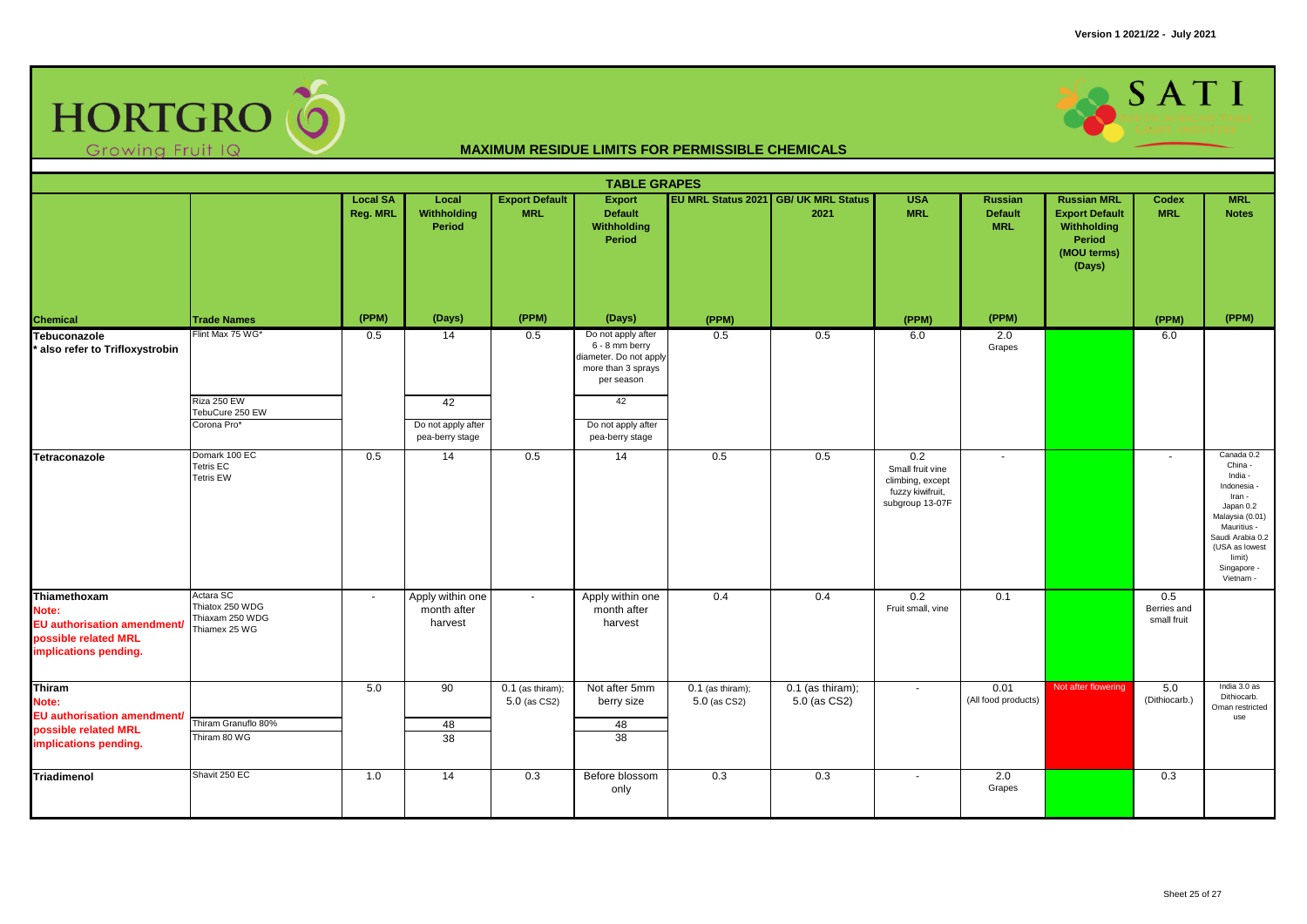

| <b>TABLE GRAPES</b>                            |                                                                                                      |                             |                                                                      |                                     |                                                                           |                   |                                                     |                          |                                         |                                                                                               |                      |                                                                                                                                                                                          |
|------------------------------------------------|------------------------------------------------------------------------------------------------------|-----------------------------|----------------------------------------------------------------------|-------------------------------------|---------------------------------------------------------------------------|-------------------|-----------------------------------------------------|--------------------------|-----------------------------------------|-----------------------------------------------------------------------------------------------|----------------------|------------------------------------------------------------------------------------------------------------------------------------------------------------------------------------------|
|                                                |                                                                                                      | <b>Local SA</b><br>Reg. MRL | Local<br>Withholding<br>Period                                       | <b>Export Default</b><br><b>MRL</b> | <b>Export</b><br><b>Default</b><br>Withholding<br>Period                  |                   | <b>EU MRL Status 2021 GB/ UK MRL Status</b><br>2021 | <b>USA</b><br><b>MRL</b> | Russian<br><b>Default</b><br><b>MRL</b> | <b>Russian MRL</b><br><b>Export Default</b><br>Withholding<br>Period<br>(MOU terms)<br>(Days) | Codex<br><b>MRL</b>  | <b>MRL</b><br><b>Notes</b>                                                                                                                                                               |
| Chemical                                       | <b>Trade Names</b>                                                                                   | (PPM)                       | (Days)                                                               | (PPM)                               | (Days)                                                                    | (PPM)             |                                                     | (PPM)                    | (PPM)                                   |                                                                                               | (PPM)                | (PPM)                                                                                                                                                                                    |
| Thrichoderma atroviride                        | Eco-77                                                                                               | $\sim$                      | $\sim$                                                               | $\sim$                              | $\sim$                                                                    | No MRL required   | $\sim$                                              | $\sim$                   | $\sim$                                  |                                                                                               | $\sim$               |                                                                                                                                                                                          |
| Trichoderma asperellum<br><b>TRC900</b>        | Real Trichoderma                                                                                     | ٠                           | $\Omega$                                                             | $\sim$                              | $\mathbf 0$                                                               | No MRL required   | $\sim$                                              | Exp.                     | $\sim$                                  |                                                                                               | $\sim$               |                                                                                                                                                                                          |
| Trifloxystrobin<br>*also refer to Tebuconazole | Consist 50 WG<br>Flint Max 75 WG*<br>Connect 500 WDG<br>Unite 500 WDG<br>Aztec 500 SC<br>Corona Pro* | 0.5                         | 4 to 6 weeks<br>(to avoid visible<br>residues)<br>Do not apply after | 0.5                                 | Not later than pea<br>berry (5mm) berry<br>diameter<br>Do not apply after | 3.0               | 3.0                                                 | 2.0                      | 5.0<br>Grapes                           |                                                                                               | 3.0                  |                                                                                                                                                                                          |
|                                                |                                                                                                      |                             | pea-berry stage                                                      |                                     | pea-berry stage                                                           |                   |                                                     |                          |                                         |                                                                                               |                      |                                                                                                                                                                                          |
| Valifenalate<br>÷                              | Valis M                                                                                              | 1.2                         | 42                                                                   | 0.2                                 | 42                                                                        | 0.2               | 0.2                                                 | $\sim$                   | $\sim$                                  | Not later than one<br>week after flowering                                                    | $\sim$               | China -<br>Hong Kong -<br>India -<br>Indonesia -<br>Israel -<br>Iran -<br>Japan -<br>Malaysia (0.01)<br>Mauritius -<br>Oman -<br>Saudi Arabia -<br>Singapore -<br>Taiwan -<br>Thailand - |
| Mancozeb                                       |                                                                                                      | 3.0                         |                                                                      |                                     |                                                                           | 5.0<br>$(as CS2)$ | 5.0<br>(as CS2)                                     | 1.5                      | 0.1                                     |                                                                                               | 5.0<br>(Dithiocarb.) | Oman Mancozeb<br>Prohibited use                                                                                                                                                          |